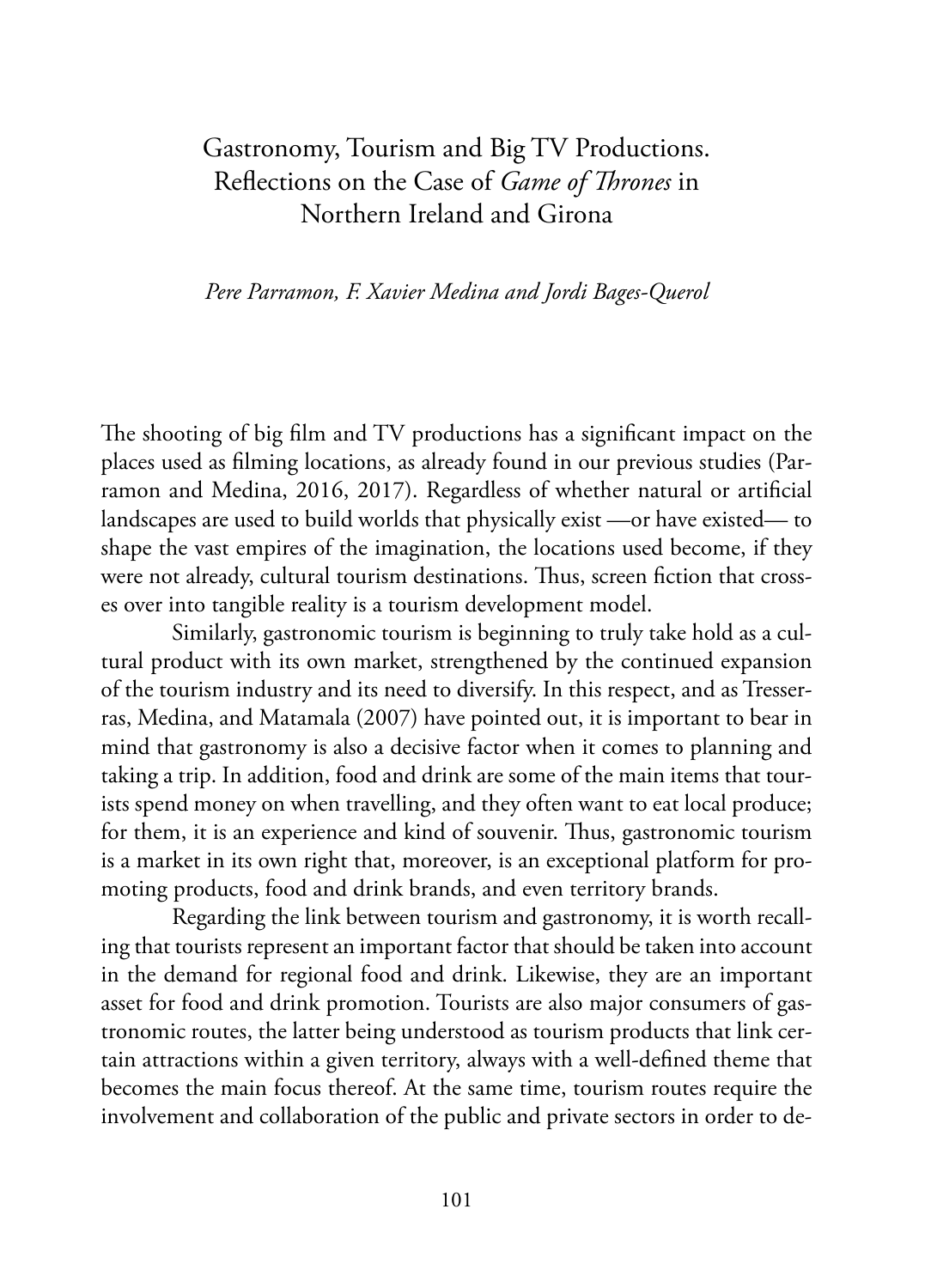velop a structure that is ultimately of social and economic benefit to all stakeholders (Briedenhann and Wickens, 2004, p. 72) In this regard, and following on from the same authors, it is worth highlighting the fact that significant community participation alongside public sector support throws up interesting opportunities to develop small-scale local tourism products in less developed areas.

Thus, while the two factors already have tourism interest in their own right, film shoots —especially those connected with big productions that are well known nationally or internationally— and gastronomy deserve special attention when they come together. In this article, we propose a reflection on the case of the repercussions of the shooting of the international blockbuster *Game of Thrones* on tourism by observing how those repercussions played out from viewpoint of the promotion of gastronomy. In this respect, we are referring here to two of the locations used as sets for the shooting of *Game of Thrones*: the city of Girona in Catalonia, and Northern Ireland.

In reference to using the city of Girona as a film set, we said that it has impacted in different ways on both the promotion of the city and the tourism perception thereof: promotion of the city as a filming location; tours to the places used in the filming (and the consequent transformation of the perception of its heritage); adding value or tourism interest to certain places that did not have value beforehand; creation of tourism routes based on *Game of Thrones*; creation and sales of merchandise; transformation of local people's relationship with their environment, etc. All these aspects have, in some way or other, transformed the relationship between the city and its visitors and local inhabitants. Some transformations are fleeting while others are longer-lasting. However, regardless of extent of the city's tourism transformation, it is something that must be taken into account and analysed (Parramon and Medina, 2016, p. 316).

Against this backdrop, gastronomy has become an additional aspect for Girona and Northern Ireland that is at least worthy of reflection.

## *Game of Thrones*: Some Brief But Necessary Points

The first season of the нво series *Game of Thrones* premiered on 17 April 2011. Up to and including the sixth season, whose broadcast ended in June 2016, one 10-episode season had been released each year. The seventh season premiered on 16 July 2017 and had seven episodes, as will the eighth and last season of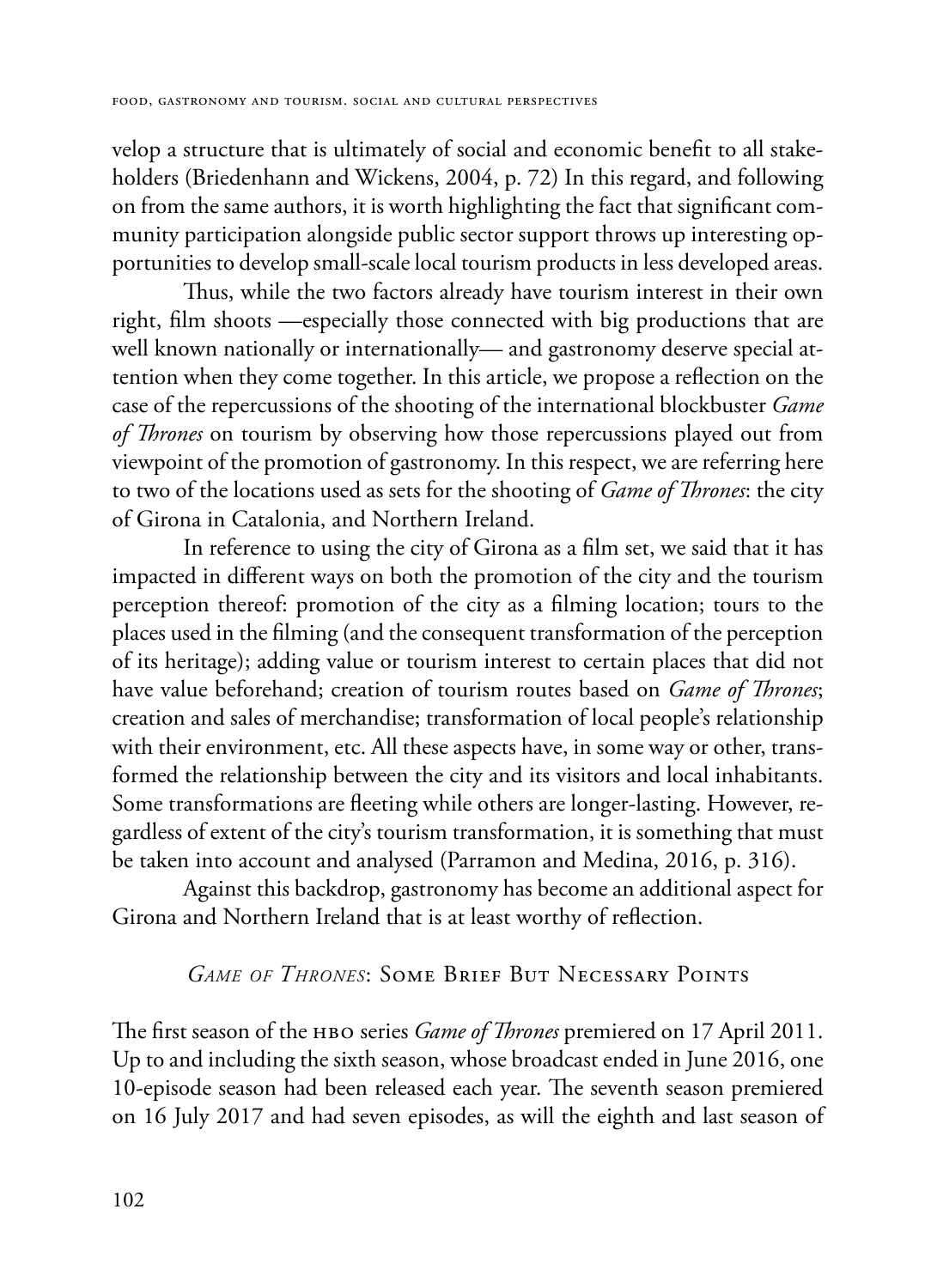the series, which will finally be premiered in 2019. Back in 2014, it became the most-watched series in the HBO network, a record that was again broken by subsequent episodes. All seven seasons have been very highly acclaimed by critics and viewers alike, and its followers are considered some of the most devoted fans of any television series ever, $^{\rm 1}$  a fact that is also interesting when referring to potential phenomenon of a tourist following in search of the filming locations and experiences related to the fictional world in which the adventures and intrigues of those inhabiting it occur.

Created by David Benioff and D. B. Weiss for нво, the series is based on *A Song of Ice and Fire*, a series of novels by the author George R. R. Martin. The series of books comprises the following volumes: *A Game of Thrones* (1996), after which the television series is named; *A Clash of Kings* (1998); *A Storm of Swords* (2000); *A Feast for Crows* (2005); and *A Dance with Dragons* (2011). The author plans to conclude the series with a further two books: *The Winds of Winter* and *A Dream of Spring*.

## Food and Drink in *Game of Thrones*

In *Game of Thrones*, food and drink play a visible role, albeit not always conscious, as we shall see later. It is noteworthy that, throughout the entire series, we have been able to observe an omnipresent ensemble of food and drink. On the one hand, wine and fresh fruit are products that are associated with the nobility of the Seven Kingdoms. We can find them at almost every meeting or encounter, either in the private rooms of the palaces or the tents of officers at the battle campsites. The abundance of these products, as well as the frequency of their availability, tell us that they are fêted and, to reinforce that message and better characterise those who have them to hand, in the series they are used as an artistic and aesthetic device. So, by choice, an iconographic use is made of fruit, which, for centuries, has been associated with the powerful. A paradigmatic example of this is the oranges painted on the Flemish table of the Arnolfini Portrait by Jan van Eyck (1434) that, as Erwin Panofsky had already identified,<sup>2</sup>

<sup>&</sup>lt;sup>1</sup> By the magazine *Vulture*, for example: http://www.vulture.com/2012/10/25-most-devoted-fans.html?mid=nymag\_press#photo=25x00014

<sup>2</sup> See: Panofsky, E. (1934). Jan van Eyck's Arnolfini Portrait. *The Burlington Magazine*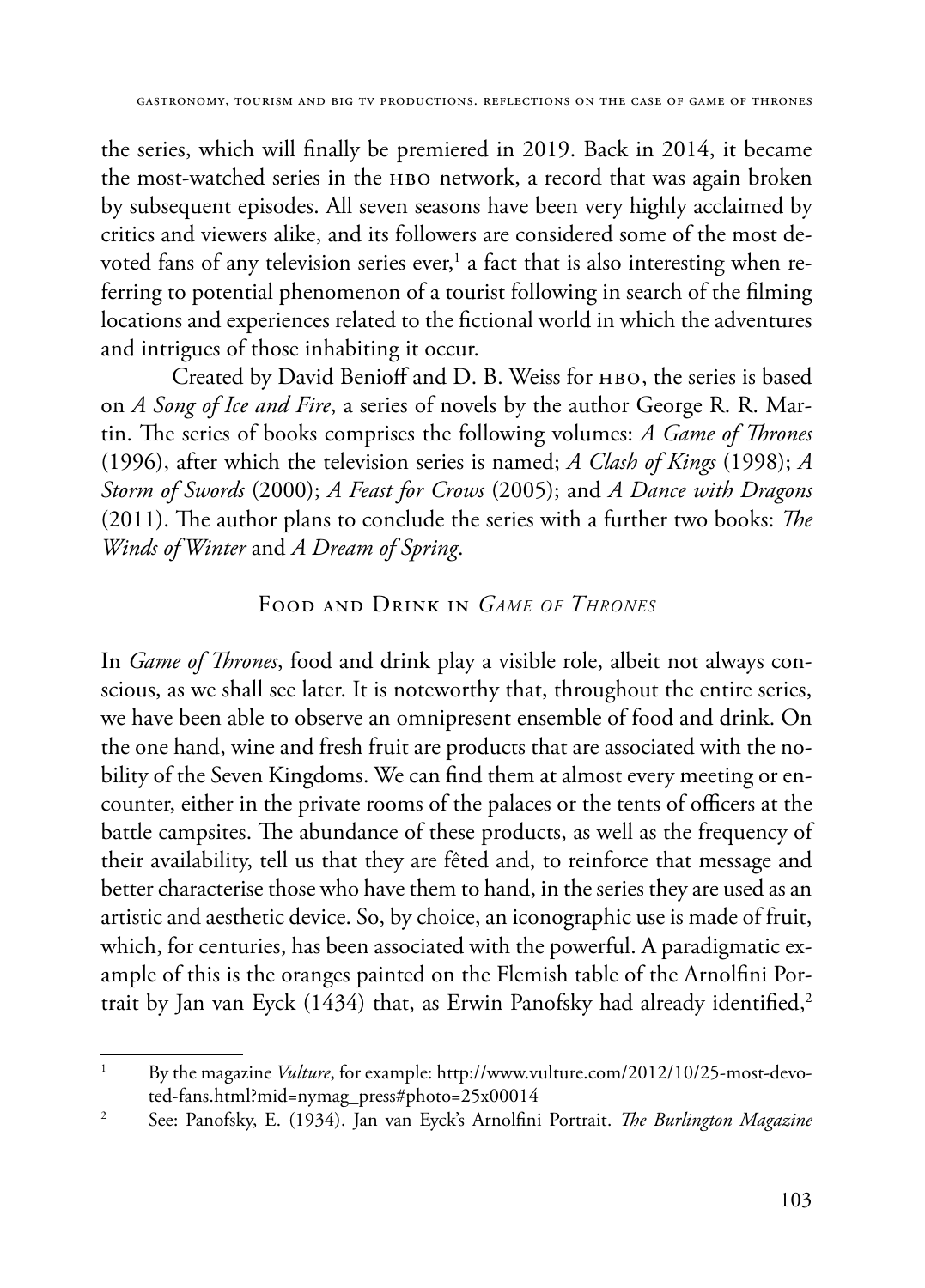attest to the enormous wealth of a couple who, in 15th-century Bruges, could allow themselves the luxury of buying imported food. Besides that, oranges have other meanings of a religious, social and geographical nature. On the other hand, the lower classes, often depicted in the taverns of Westeros, or those who have chosen to live an austere life, such as the members of the Night's Watch military order, usually drink ale and go without fruit, almost certainly because it represents a foodstuff that is unaffordable and symbolically too elitist. In this respect, it is interesting to note that fresh fruit can also be found in the brothel owned by Petyr Baelish [played by Aidan Gillen], making explicit reference to the fact that, despite being a place at the very bottom of the strict social ladder of the Seven Kingdoms, its clients deserve all kinds of luxury because their buying power is very high in most cases.

Beyond this relationship between the product, the social group and the symbolic or moral significance, we find characters from the high nobility drinking ale, as is the case for Tyrion of House Lannister [played by Peter Dinklage] (who is also a heavy drinker of wine) when, in the first season, he wakes up hungry one day and asks for a mug of dark ale with his breakfast. Or when, in the same episode,3 King Robert Baratheon himself [Mark Addy] parleys in the field of the most powerful lord of the North, Ned Stark [Sean Bean].

Besides the products we have mentioned, and leaving aside the usual gastronomic situations, we find that others appear on various occasions whose exceptional nature underscores their importance. We are referring, for example, to the banquets: a setting of power and entitlement par excellence within a social system where political, economic and military relationships are built on a complex network of dependencies, in which the projected image is paramount. In his novel *Il Banchetto* [*The Banquet*] (1997), Orazio Bagnasco exemplifies the issue in 15th-century Europe thus: «King Ferdinand wanted to surprise the people of Milan at all costs with the splendour and opulence of his hospitality. The sumptuousness of the feasts had to counter the incalculable wealth and elegance of the fashions displayed by the Lombards, while they had been allowed to do so, with their garments woven with gold, pearls and diamonds» (Bagnas-

*<sup>64</sup>*(372), 112-127. 3 Season 1 (Episode 2), «The Kingsroad» (dir. Tim Van Patten), broadcast for the first time in the United States on 16 May 2011.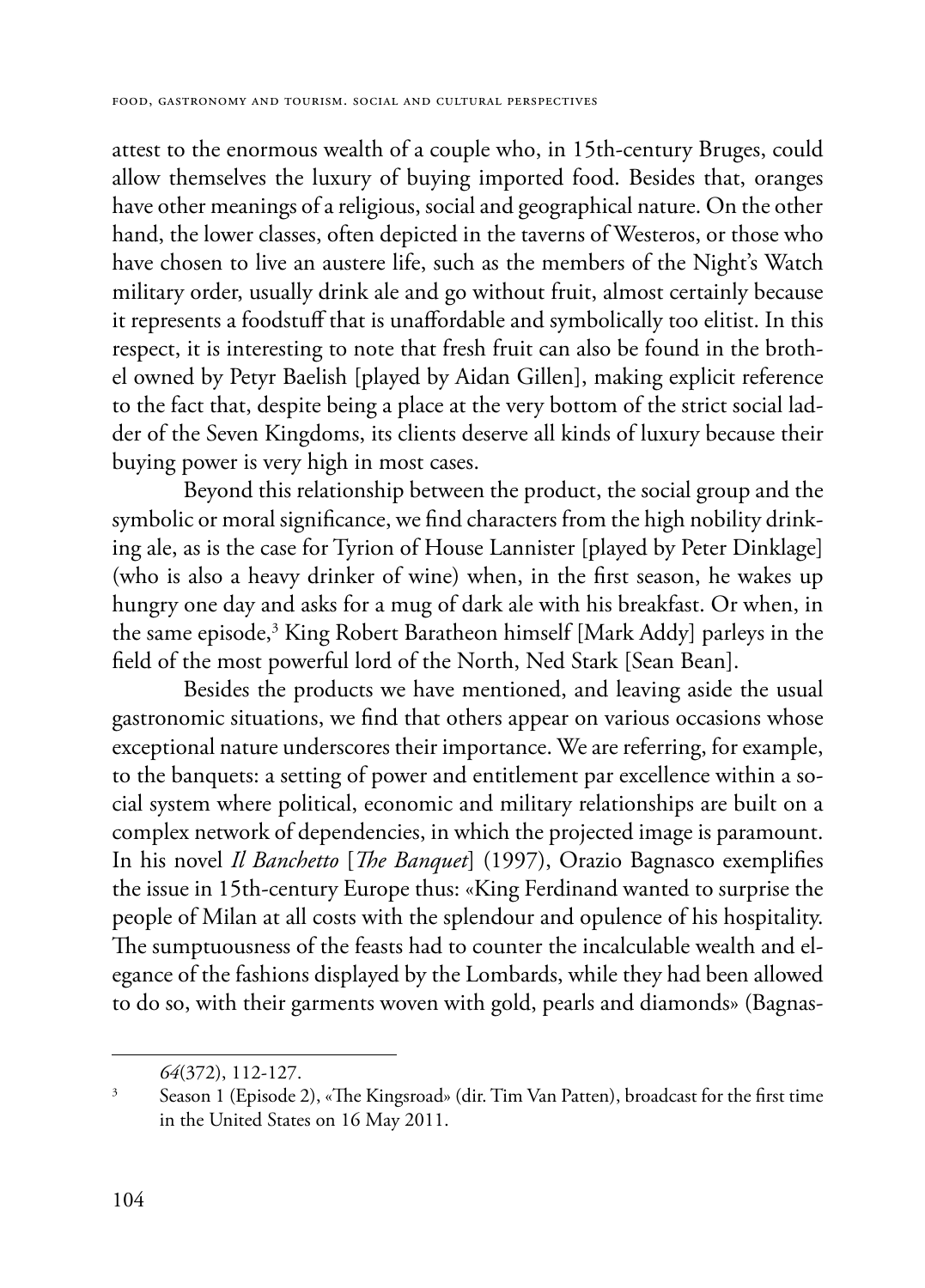co, 1999, p. 80). In the first season,<sup>4</sup> the noble House Stark of The North had the honour of hosting King Robert, his family and his entourage in its castle, and offered them a banquet. On that occasion, it was necessary to reflect the Stark's vassalage to the Baratheons by means of a spectacular meal: several types of meat such as pork ribs and a pheasant, cakes accompanied by fruits of the forest, bread and figs —among other types of fresh fruit— were eaten.

Beside this example, appearing throughout the series are various other banquets —often connected with noble or royal weddings— in which, on the one hand, the exercise of power is represented by delicacies that are only within reach of the privileged few and, on the other, the presence of foodstuffs linked to the local area characterises the fictional territories in which such banquets are held. The properties, staging, landscape, etc. tell us as much as possible about those territories. We would recall that George R. R. Martin himself acknowledged that food was used to that end: «World building is part of what gives epic fantasy its appeal, and food is part of that. You can learn a lot about a world and culture from what they eat» (Martin, 2012, pp. x-xi). During the banquet for the wedding of exiled Princess Daenerys Targaryen [Emilia Clarke] to savage warlord Khal Drogo [Jason Momoa]<sup>5</sup> —fiery and distant compared to the previous Dothraki people— offers delicacies: firstly, the meat of small mammals is served, such as rabbits instead of the meat of large animals; secondly, it seems that the Dothraki prefer grilled meat over oven-baked or boiled meat, which is a nod to their nomadic life, unlike that of the Westeros courts, which were usually established at ancestral seats; and, finally, the fresh fruit —bananas, for example— is tropical or from warmer climes and, therefore, from the viewpoint of the Seven Kingdoms, is from overseas or exotic.

In the lavish wedding —with a tragic ending— of the new King Joffrey Baratheon [Jack Gleeson] to Margaery Tyrell [Natalie Dormer], the cuisine offered reflects the southern sophistication and cosmopolitanism of the capital, King's Landing.<sup>6</sup> Among jellies, kumquats and dishes full of the most

<sup>4</sup> Season 1 (Episode 1), «Winter is Coming» (dir. Tim Van Patten), broadcast for the first time in the United States on 9 May 2011.

<sup>5</sup> Season 1 (Episode 1), «Winter is Coming» (dir. Tim Van Patten), broadcast for the first time in the United States on 9 May 2011.

<sup>6</sup> Season 4 (Episode 2), «The Lion and the Rose» (dir. Alex Graves), broadcast for the first time in the United States on 13 April 2014.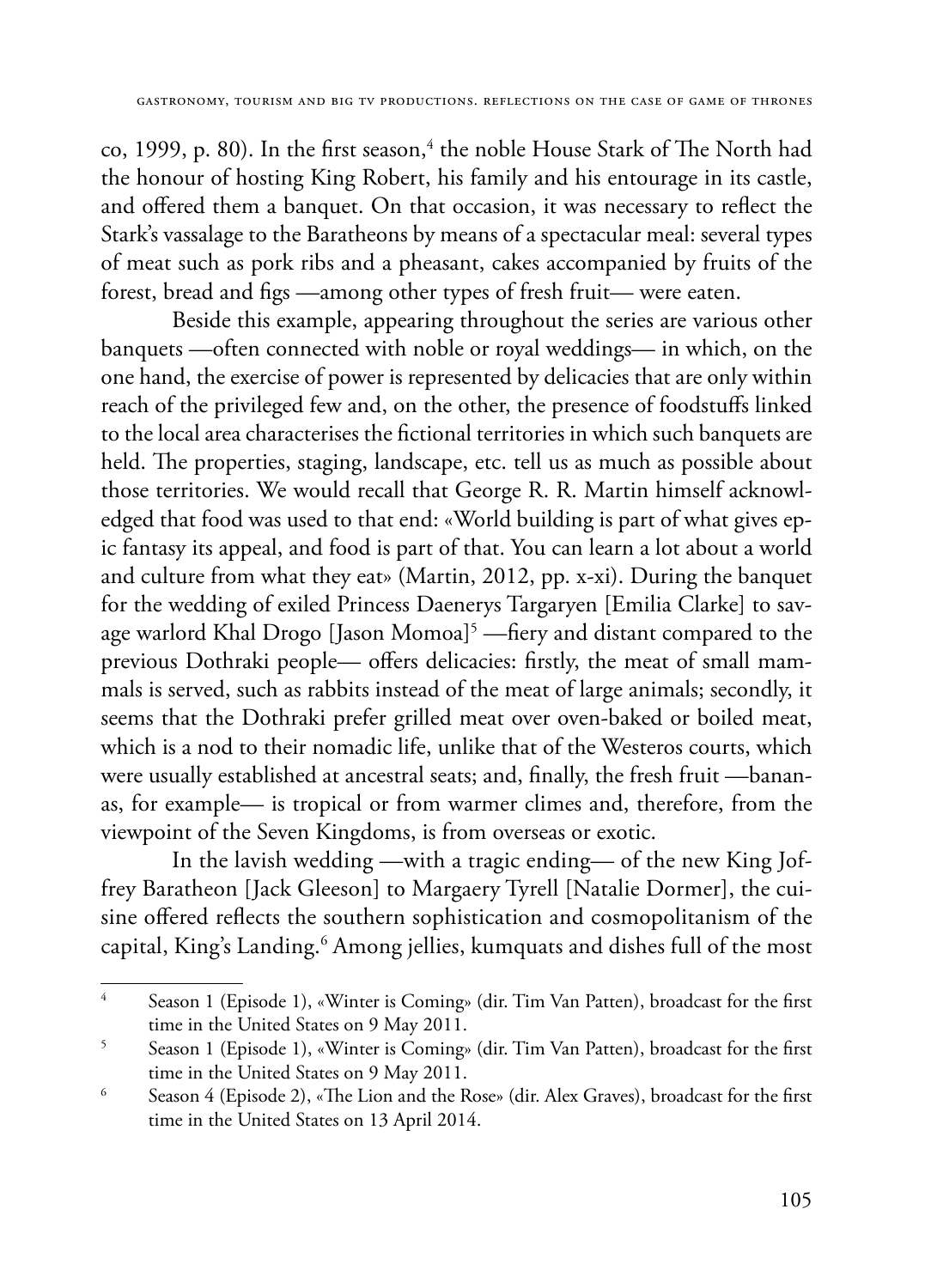varied delicacies, a huge wedding cake stands out, from which live doves those that survive the young king's clumsiness with a sword— emerge; the fact that this demonstration of culinary art by the political centre of the Seven Kingdoms refers specifically to the decadent Rome of Elagabalus is not insignificant. According to Alcalde (1994, p. 27), Elagabalus often offered his guests peas adorned with grains of gold, meat dusted with ground pearls, or lentils dusted with precious stones. On one occasion, he stuffed partridges with live bats, which took flight as teeth were sunk into them. In King's Landing, just like in imperial Rome, urban refinement and its excesses take on a hue of perversity.

Despite the ending at that royal betrothal, where someone's breath is quite literally taken away, the best-known, most-remembered and also the darkest banquet in *Game of Thrones* is the so-called Red Wedding.7 On this occasion, Lord Walder Frey [David Bradley] hosts Robb [Richard Madden] and Catelyn Stark [Michelle Fairley] at his home, together with their officers and friends to celebrate the wedding of Edmure Tully [Tobias Menzies] to Roslin Frey [Alexandra Dowling]. Before the massacre takes place, the diners eat fish with vegetables and boiled potatoes, cakes made (seemingly) from rice, bread, dried fruit, fresh fruit and, of course, drink litres and litres of wine, the grand star of all the these gastronomic encounters. In fact, Lady Catelyn Stark herself, in the preparatory stages of the feast that she offers at her home in Winterfell and to which we referred earlier, $^{\text{s}}$  states that the most important thing on occasions like these is to ensure that there is plenty to drink. Indeed, as numerous sources from the real world would say, a banquet is not a banquet if it is not properly washed down: to give an example, 20,000 litres of wine were drunk in the year of the Lord 1315 during the wedding banquet of Duke Heinrich von Kürten in his Braunschweig castle (Cohnen, 1991, p. 67).

Out of all the food and drink in the *Game of Thrones* series, there is no doubt that wine is the most significant. Red wine; Lys, Volantis and Arbor sweet wine; Dornish summer wine; Andalos sour wines; and Arbor dry red wine,

<sup>7</sup> Season 3 (Episode 9), «The Rains of Castamere» (dir. David Nutter), broadcast for the first time in the United States on 2 June 2013.

<sup>8</sup> Season 1 (Episode 1), «Winter is Coming» (dir. Tim Van Patten), broadcast for the first time in the United States on 9 May 2011.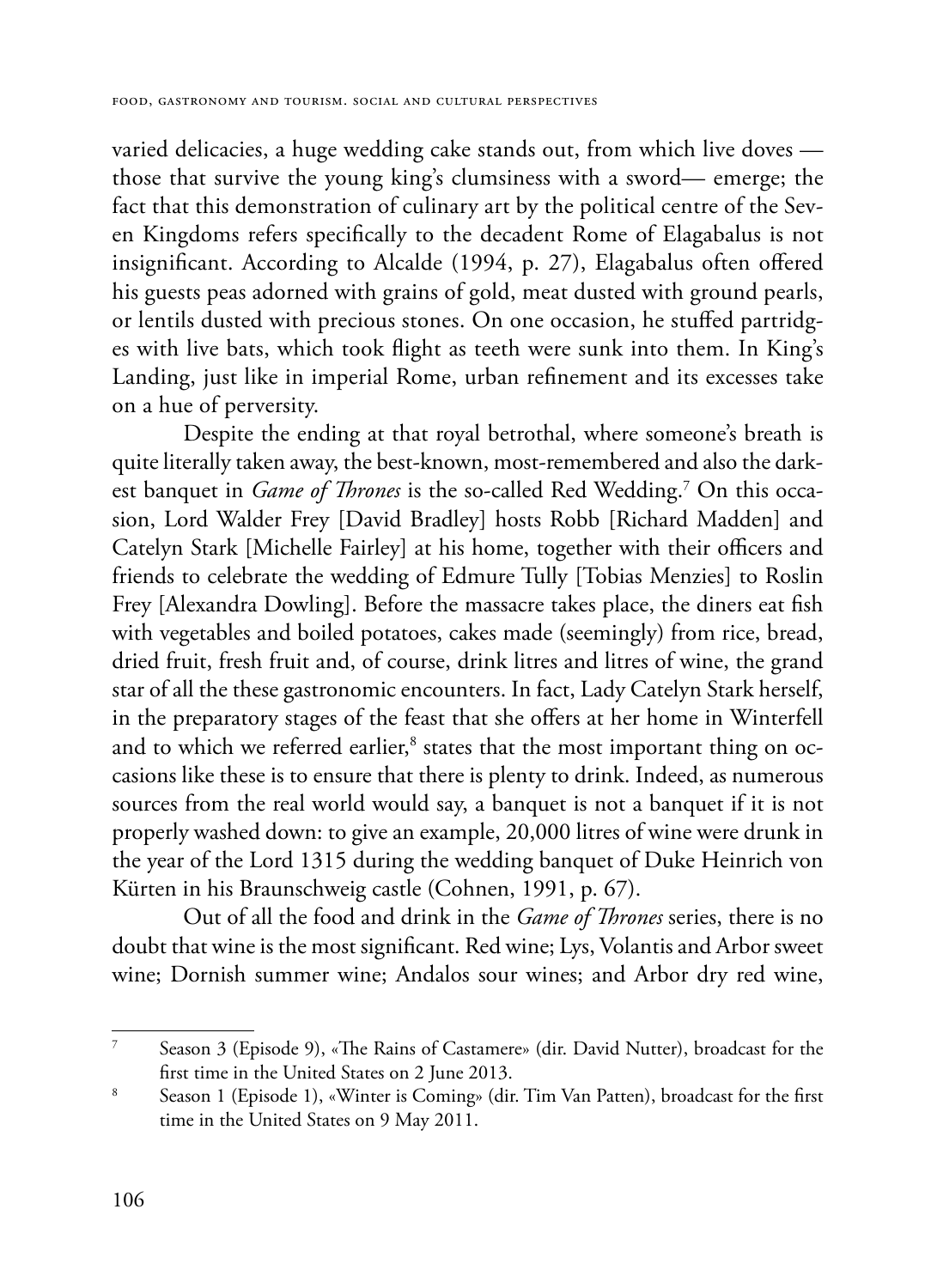the latter of which a merchant also uses to poison Daenerys Targaryen; in his scheming, the merchant tells Daenerys that wine from Dorne is pigswill and unsuitabe for a princess (although we cannot be sure if that is really what he thought).9 Arya Stark [Maisie Williams], momentarily transformed into Walter Frey is also of the same opinion elsewhere in the series.<sup>10</sup> During the course of a banquet that the sham Frey shares with his numerous sons, he proposes a toast with wine, also poisoned by the way: «No more of that Dornish horse piss! This is the finest Arbor gold!» Just as it is in the real world, the quality of wine in fantasy worlds is a hallmark that is so recognisable and shared that it becomes a factor of authenticity suited to endowing the made-up world with sufficient realism; the same resource is used by J. R. R. Tolkien in the chapter «Barrels Out Of Bond» from the novel *The Hobbit* (1937) when describing the wine of the elves of Mirkwood as a delicacy traded between them and the humans of Laketown.

In *Game of Thrones*, wine has multiple functions. Besides acting as a factor of authenticity, it serves to imply that the eternally dissatisfied Queen Cersei Lannister [Lena Headey] has a certain tendency towards alcoholism. Thus, there are several scenes where she appears with a glass of wine in her hand, and perhaps the most memorable of those seen to date is the one where she avariciously sips a dark wine after seeing the centre of religious worship called the Great Sept of Baelor explode.<sup>11</sup> Furthermore, wine even has a presence in the plot. As we said earlier, it seems that Arbor wine is the favourite among those who are against Daenerys Targaryen and the Starks. So why does Tyrion Lannister prefer Dornish wine? When he has dinner with Janos [Dominic Carter], the commander of the Night's Watch, they drink the wine that Tyrion usually drinks in every scene; enraptured, Lord Janos asks Tyrion if it is a Dornish wine, and Tyrion confirms that it is.<sup>12</sup> Is that a mistake in the series' script per-

<sup>9</sup> Season 1 (Episode 7), «You Win or You Die» (dir. Daniel Minahan), broadcast for the first time in the United States on 20 June 2011.

<sup>10</sup> Season 7 (Episode 1), «Dragonstone» (dir. Jeremy Podeswa), broadcast for the first time in the United States on 16 July 2017.

<sup>11</sup> Season 6 (Episode 10), «The Winds of Winter» (dir. Miguel Sapochnik), broadcast for the first time in the United States on 26 June 2016.

<sup>12</sup> Season 2 (Episode 2), «The Night Lands» (dir. Alan Taylor), broadcast for the first time in the United States on 8 April 2012.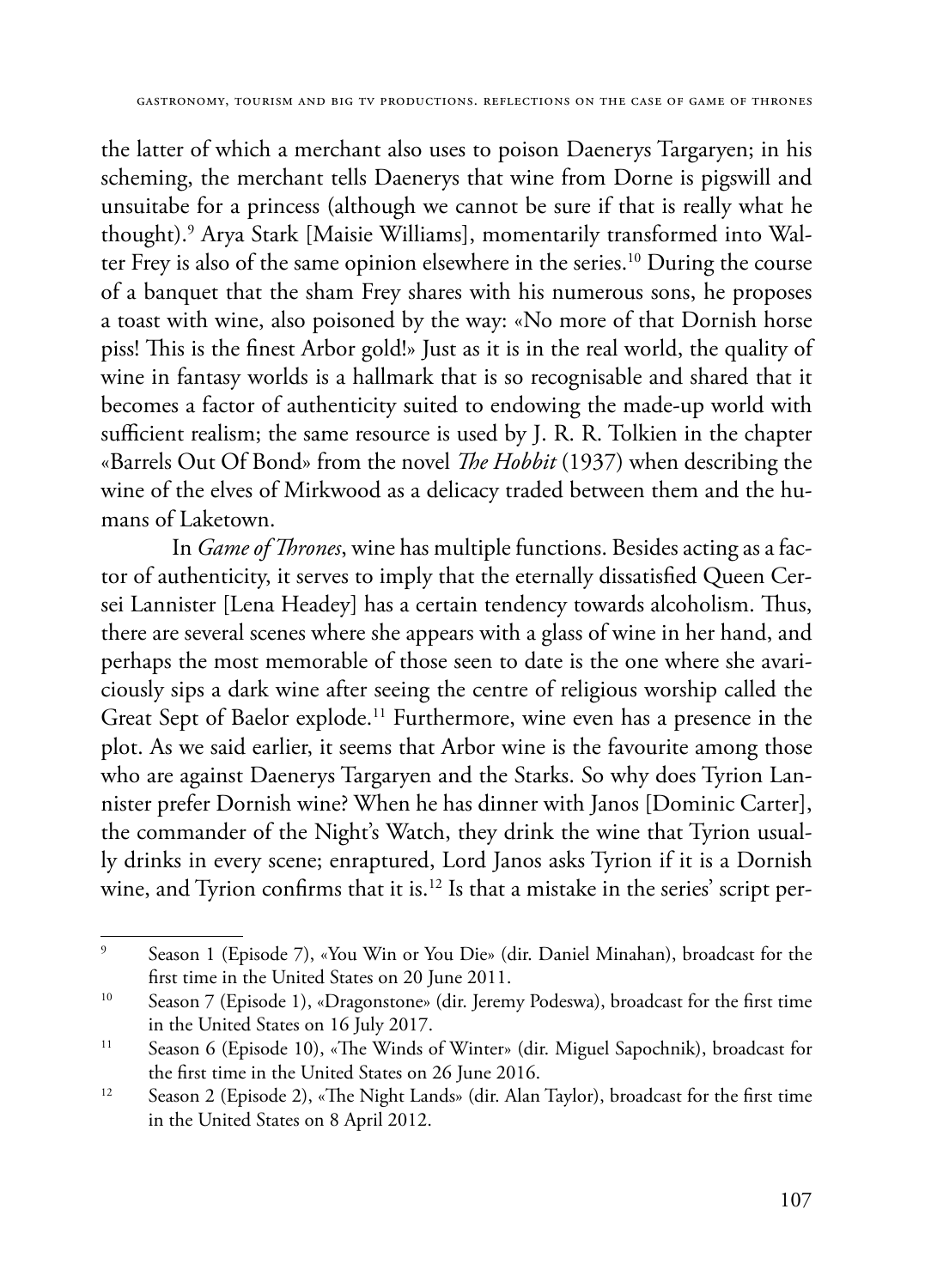haps? Or perhaps not. All we can do is ask ourselves what type of wine Lancel Lannister [Eugene Simon] offered to King Robert Baratheon to make him ill before being injured by a boar.<sup>13</sup>

## *A Feast of Ice and Fire*

A relatively short time after the series had premiered in April 2011, *A Feast of Ice and Fire. The Official Companion Cookbook* was released in May 2012. In the book, the authors Chelsea Monroe-Cassel and Sariann Lehrer offer us a detailed gastronomic journey accompanied by some of the landscapes from the five books of the saga, by the cuisines and the tables «along with a range of recipes from across the Seven Kingdoms and over the Narrow Sea».<sup>14</sup> With their detailed explanation of Mediaeval cuisine —to which the dishes and banquets of both *Game of Thrones* and the books that gave life to the series bear some resemblance— the authors takes us on a journey of recipes, divided into broad territories: The Wall, The North, the southern territories, the previously mentioned capital King's Landing, and over Narrow Sea. Through the recipes in this book, which has already been translated into Spanish, German, Polish and Russian, we can get an understanding of the character of the respective areas. In line with the explanations given by thee same authors (Monroe-Cassel and Lehrer, 2012, pp. 11-12), we shall review the typical food and drink of every territory and even their different regions.

Firstly, The Wall. Due to its extreme situation and cold, much of the food is preserved in some way or other: salt pork or cod, venison preserved in honey, pickles… as well as nuts and dried fruit or berries. To drink: strong ale with an intense flavour and mulled wine to help keep warm. Going down through the continent of Westeros, on the tables of The North, which has a cold climate and is mainly under the control of the Starks throughout the series, we find dishes of game, poultry and root vegetables —it is too cold to grow crops that are not protected by soil— and baked dishes. A heavy, cold-climate cui-

<sup>13</sup> Season 1 (Episode 7), «You Win or You Die» (dir. Daniel Minahan), broadcast for the first time in the United States on 20 June 2011.

<sup>14</sup> *The Official Game of Thrones Cookbook*: http://www.innatthecrossroads.com/home/game-thrones-recipes/a-feast-of-ice-and-fire/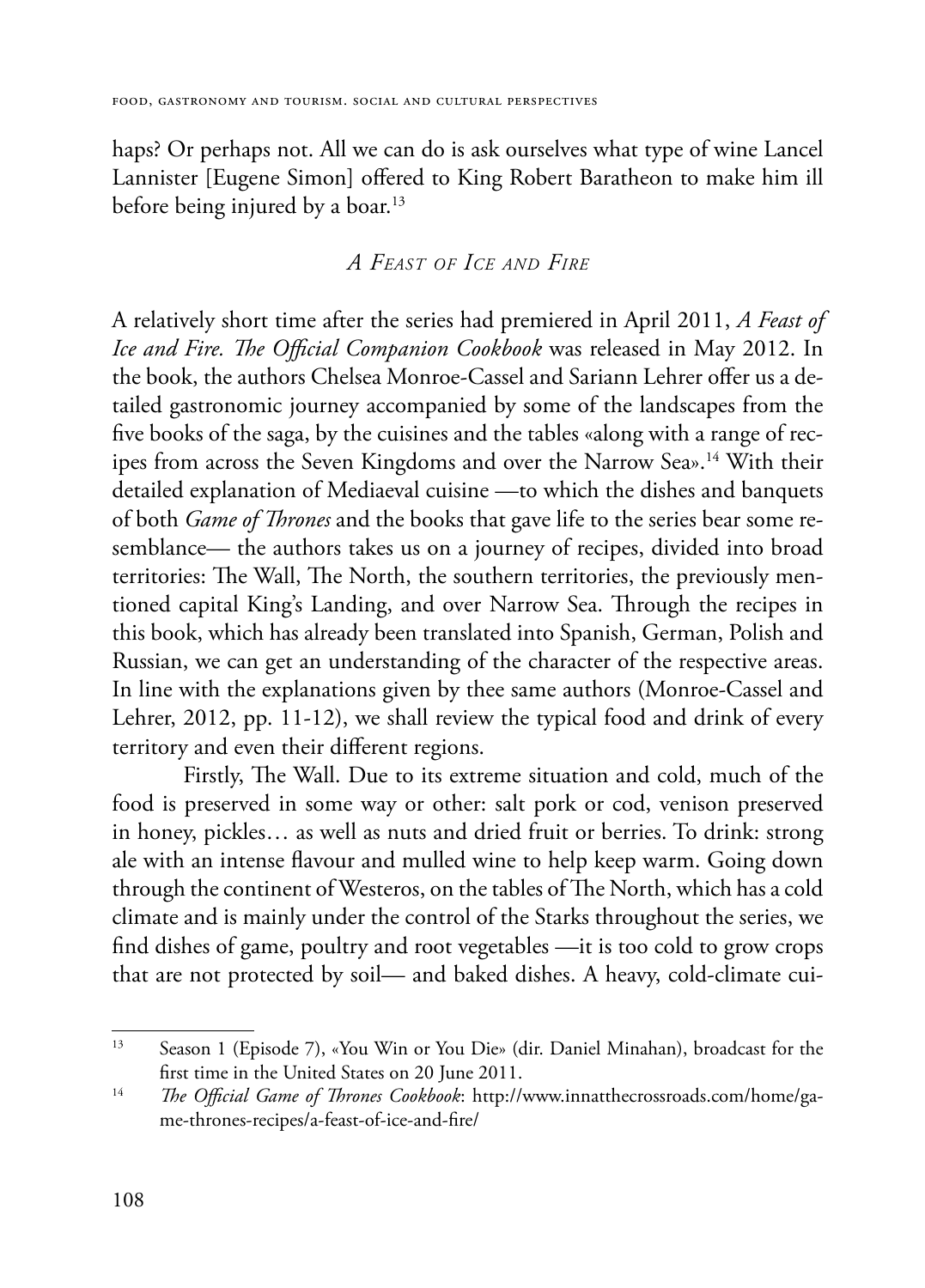sine for which luxury products like fruit or fish are imported and only served on special occasions. Guided by Monroe-Cassel and Lehrer along the imaginary map created by George R. R. Martin, we arrive at Vale of Arryn, which is fertile and rich in vegetables, honey and meat (e.g., goat meat). Just as fertile is The Riverlands, with a variety of crops and different types of fish, from which trout and pike stand out in particular. The Iron Islands are a harsh, poor territory; according to Euron Greyjoy [Pilou Asbæk], one of the native characters of those islands, all you can find there is rocks and birdshit.15 Its tables are supplied mainly by what they can get from the sea: fish, seafood, some types of meat and dark bread are the most common products. That is the complete opposite to the fertile prosperous and wealthy Highgarden of House Tyrell, whose banquets offer the very best and most exquisite delicacies, from the most highly-prized types of meat and vegetables to fruit and tarts that provide a sweet climax to the abundant feasts, well washed down with good wines. Further to the south, Dorne represents the dry dessert, with unique foodstuffs like snake. In this dry, hot area, hot chillies and other kinds of Mediterranean-type crops such as olives, dates, some types of citrus fruit and even grapes can be found on its tables. As the capital and the place of residence of the monarch of the Seven Kingdoms, King's Landing is, for Monroe-Cassel and Lehrer, the paradigm of luxury. All kinds of products are exported to its ports and markets, and its cuisine combines abundance with the highest quality of both its products and the dishes served at the court's banquets. Finally, over the Narrow Sea lie the lands of the Dothraki and the Free Cities. Exotic products and dishes such as lobster come together with other, more unique ones, such as crocodile, thorny larvae or dog sausages.

## A Mediaeval and non-Mediaeval Cuisine

The point of reference used by Monroe-Cassel and Lehrer, based on George R. R. Martin's own words, is Mediaeval cuisine: «Unlike my world of Westeros or the real-life middle ages, the twenty-first century is a golden age, at least where food is concerned» (Martin, 2012, p. xi); similarly, the title of the author's preliminary note to the book is «Stocking a Medieval Kitchen» (Monroe-Cassel

<sup>15</sup> Temp. 7 (cap. 1), *op. cit*.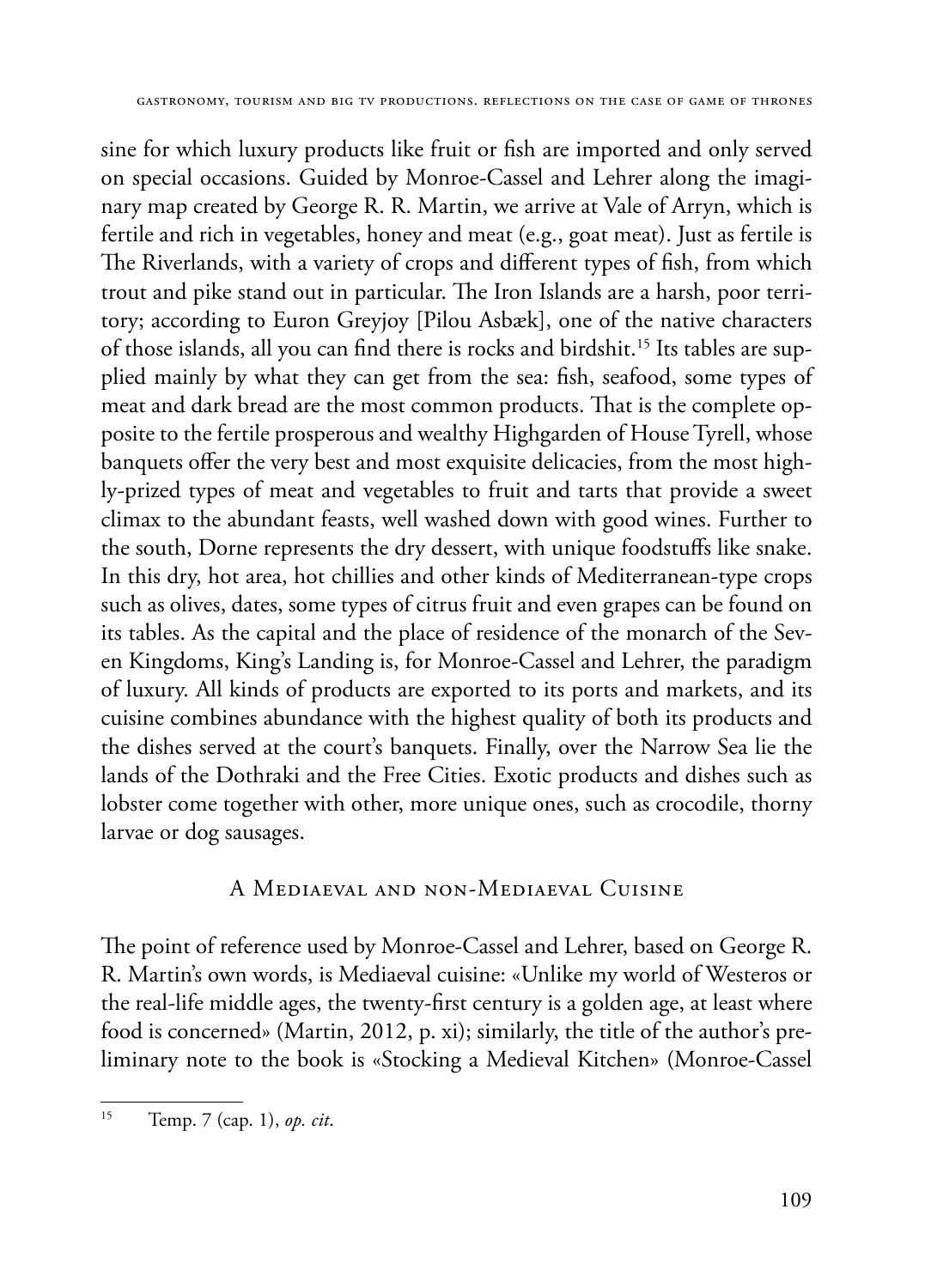and Lehrer, 2012, p. 3) is a full statement of intention. In fact, what we see being eaten in *Game of Thrones* matches up pretty much with what we think was being eaten in, for example, the 12th century, although that, in itself, is hard to establish: «Before that time [the 13th century], food customs are not wellknown […]. Due to a lack of expert sources they must be studied indirectly by examining agricultural practices and trading» (Pastoreau, 1994, p. 91).

The historical recreation of food and drink in the *Game of Thrones* television series is in keeping with reality and, with the exception of a few nuances, may reflect some characteristics of the main characters' social groups. As a general concept, food and drink gave Mediaeval society the chance to the highlight social differences of groups and places (countryside/city) alike. Bread is an omnipresent product, but the further down the social ladder one is, the more, poorer-quality bread is consumed. In this respect, we must establish a relationship between more food diversity/higher food quality and the privileged social groups, and between less food diversity/lower food quality and those groups that are lower down on the social ladder. In parallel, fresh food may be readily available in coastal towns, but may not be in inland locations. Whereas the diet of the privileged classes consists of a lot of bread plus a lot of wine and a variety of other products, the diet of the lower classes basically consists of bread plus some root vegetables and, to a lesser extent, cheese and meat, whenever possible. This wealth of products can be seen in any season of the series, albeit only in halls inhabited by the members of the Great Houses of the Seven Kingdoms. Similarly, if we review the scenes of humble places where people are eating, such as the tavern, and look at the lowest social groups, such as the peasants, we will see that the menu consists of a stew or simple soup accompanied by bread and ale. It is significant that the menu of the Night's Watch is based on the same items, and that the stew is served in earthenware bowls and the beer is served in mugs made from the same material, which was the simplest one for crockery in the Middle Ages. This enables us to confirm that the Night's Watch has an austere diet, in this instance due to the moral code but not to the lack of financial resources, since its members come from the nobility of the Seven Kingdoms. This is in keeping with reality, since those sombre watchers of The Wall remind us of the military orders of Mediaeval times.

Besides the quantity and diversity of products, quality was important in the Middle Ages. People were concerned about the state of the foodstuff and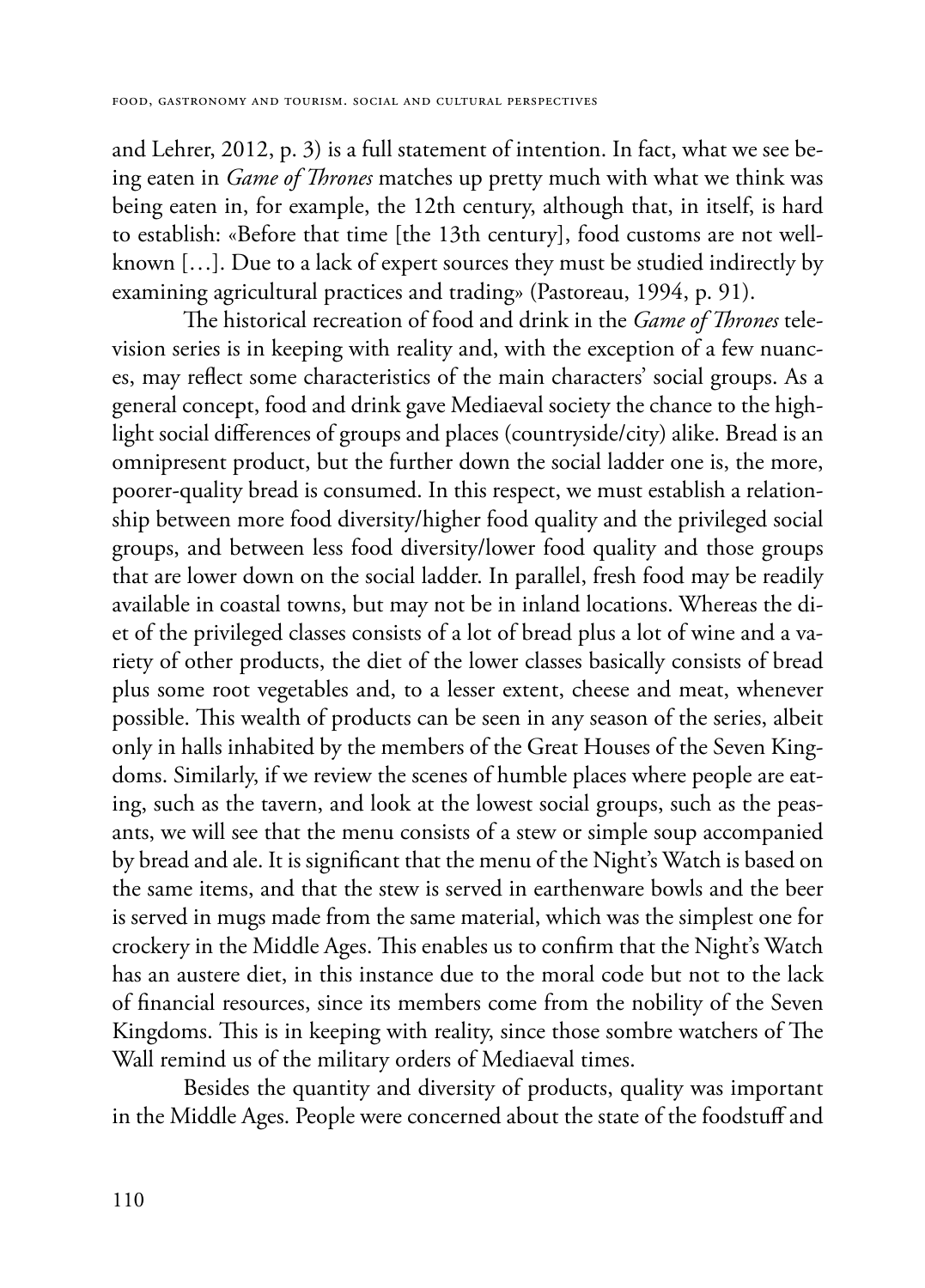the condition of it, in accordance with parameters of taste at that time. Fresh products can be classified into this group. They run the risk of perishing very quickly, so the supply radius is smaller than it is for other products. Two paradigmatic cases are fruit and fish. Regarding the first product, about which we could write much more than space constraints allow us to, it should be said that, towards the end of the Middle Ages, the ruling classes consumed a lot of fruit despite the fact that it was a foodstuff that had many dietary warnings and restrictions placed on it. As far as fish is concerned, it had to be salted, dried or smoked to preserve it so that it could be shipped to inland areas far from the coast. In contrast, fresh fish could be offered in the markets of costal towns. That reality seems to have been maintained in the Seven Kingdoms. While the Lannisters have fresh fish available in King's Landing, the savages beyond The Wall eat salted or dried fish. However, it surprising to find that, in the Winterfell of the Starks and on Iron Islands, dried and salted fish is also commonplace. Perhaps it is a production oversight, but the reading we could make is that the fishing industry is not characteristic of the Kingdom of the North or of the islands, whose economy is based on sacking and pillaging.

That said there are two considerations that need to be made regarding the supposed Mediaevality of *Game of Thrones*. The first one relates to our own object of study, gastronomy, but now with a focus on how the products are consumed rather than the products themselves. As we have already seen, the banquets in the series are particularly revealing moments when it comes to food and drink and the experiences in the fictional world of Westeros. However, the banquets are not quite as Mediaeval as we may have thought: «overexaggeration —as seen in the *chansons de gestes*— of the opulence of the royal feasts in the period in question [basically the 12th century] should be avoided. These came later. […] our period is not yet the one of food snobbery or culinary refinements» (Pastoreau, 1994, p. 95). This, of course, does not invalidate exceptional situations like the wedding banquet of Duke Heinrich von Kürten, to which we referred earlier. The second deserves a more detailed discussion, but here we are only going to point it out as a general consideration: the screen staging of the world imagined by Martin contains many visual elements that are not strictly Mediaeval, despite the feudal social relationships on which the plot is based. Thus, from the architectural elements ranging in style from Romanesque to Baroque, to the Renaissance decorations and armour, and even clothing that is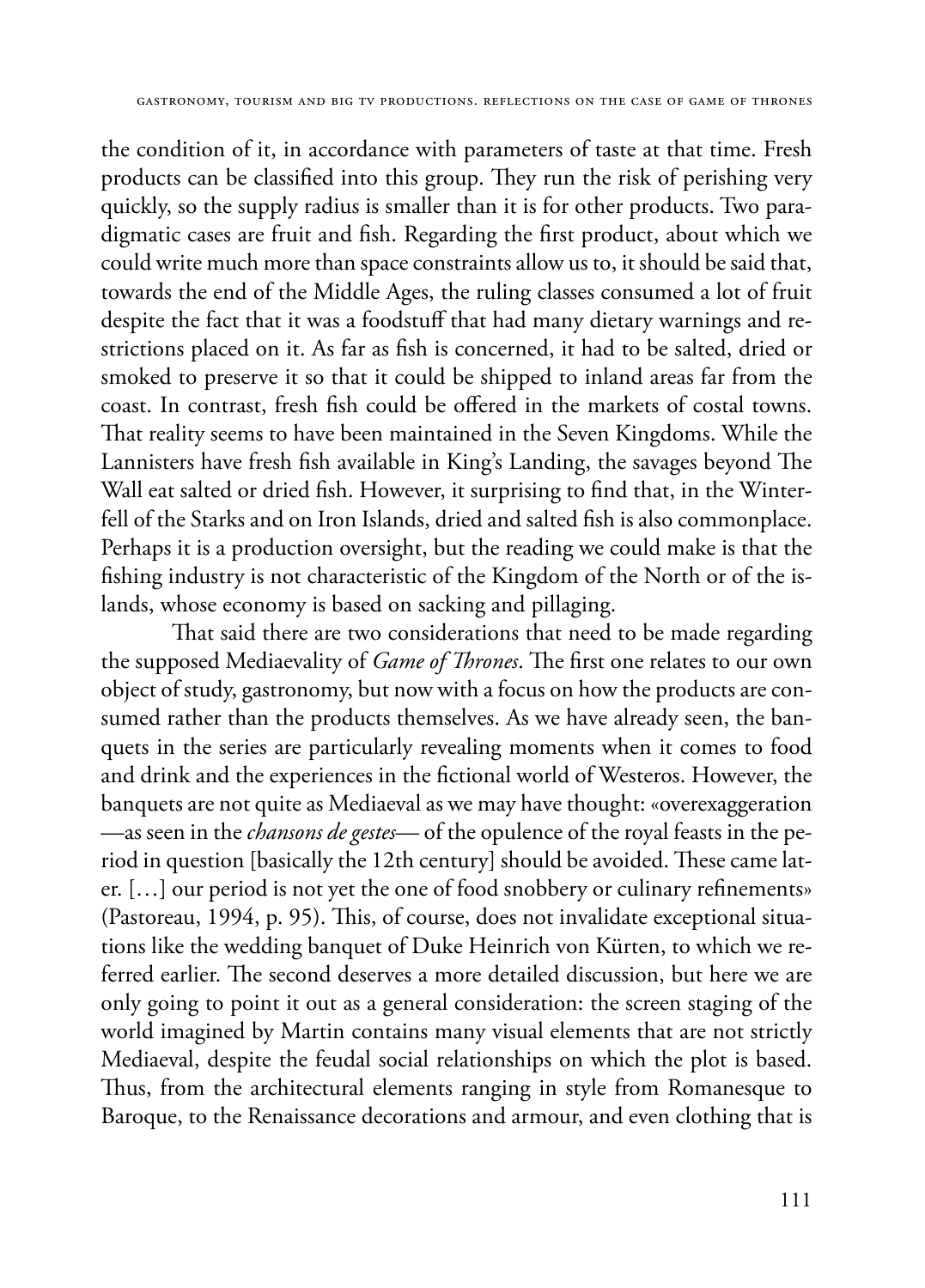reminiscent of 20th-century fashions, there is no desire in *Game of Thrones* to portray the real Middle Ages, but instead —as befits fiction and, in particular, epic fantasy— the desire is to invent a Middle Ages that that will ultimately not be such. Rather, it will be something new, different and suited to the needs of another world. Similarly, although in this instance based on different considerations, the Mediaevality of today's monumental ensemble of Carcassonne does not correspond to the real Middle Ages, but to a certain Romantic idea promoted by Eugène Viollet-le-Duc, the person in charge of its restoration between 1852 and 1879. To conclude this issue, we shall give another example, which is now a classic: one that is probably the best adaptation of the Arthurian legend contained in the Matter of Britain, the film *Excalibur* (dir. John Boorman, 1981), which does not offer any staging that is really Mediaeval. Instead, it is inspired by the 19th-century Pre-Raphaelite Brotherhoods' pictorial models.

## The Influence of Tourism on *Game of Thrones* FILMING LOCATIONS

In the introduction to *A Feast of Ice and Fire*, the author of the literary saga George R. R. Martin reveals an important secret in the foreword: he does not cook (Martin, 2012, p. ix). He says that it is better to eat than cook and acknowledges that «Food is one of life's great pleasures, and I am all in favour of pleasures» (Martin, 2012, p. ix). Along the same line, he asserts the importance of food in *Game of Thrones*: «It is true that I spend a lot of words in my books describing the meals the characters are eating. More than most writers, I suspect» (Martin, 2012, p. x). Further on, he adds: «I like writing about food, and my readers —most of them, anyway— seem to like reading about it» (Martin, 2012, p. xi). If we combine the fact that, as George R. R. Martin himself mentions, the readers of *Game of Thrones* are interested in the gastronomy appearing in the books and the series, with the fact that, as we mentioned earlier, the followers of the series are considered some of the most devoted fans of any serialised television production ever, the connection between both is, at the very least, interesting. If we then add in the tourism factor, the triangle is completed in a very suggestive way, as we shall see in the following sections of this article.

As already analysed by the authors of this article in previous works (Parramon and Medina, 2016, 2017), the places in our physical world used as lo-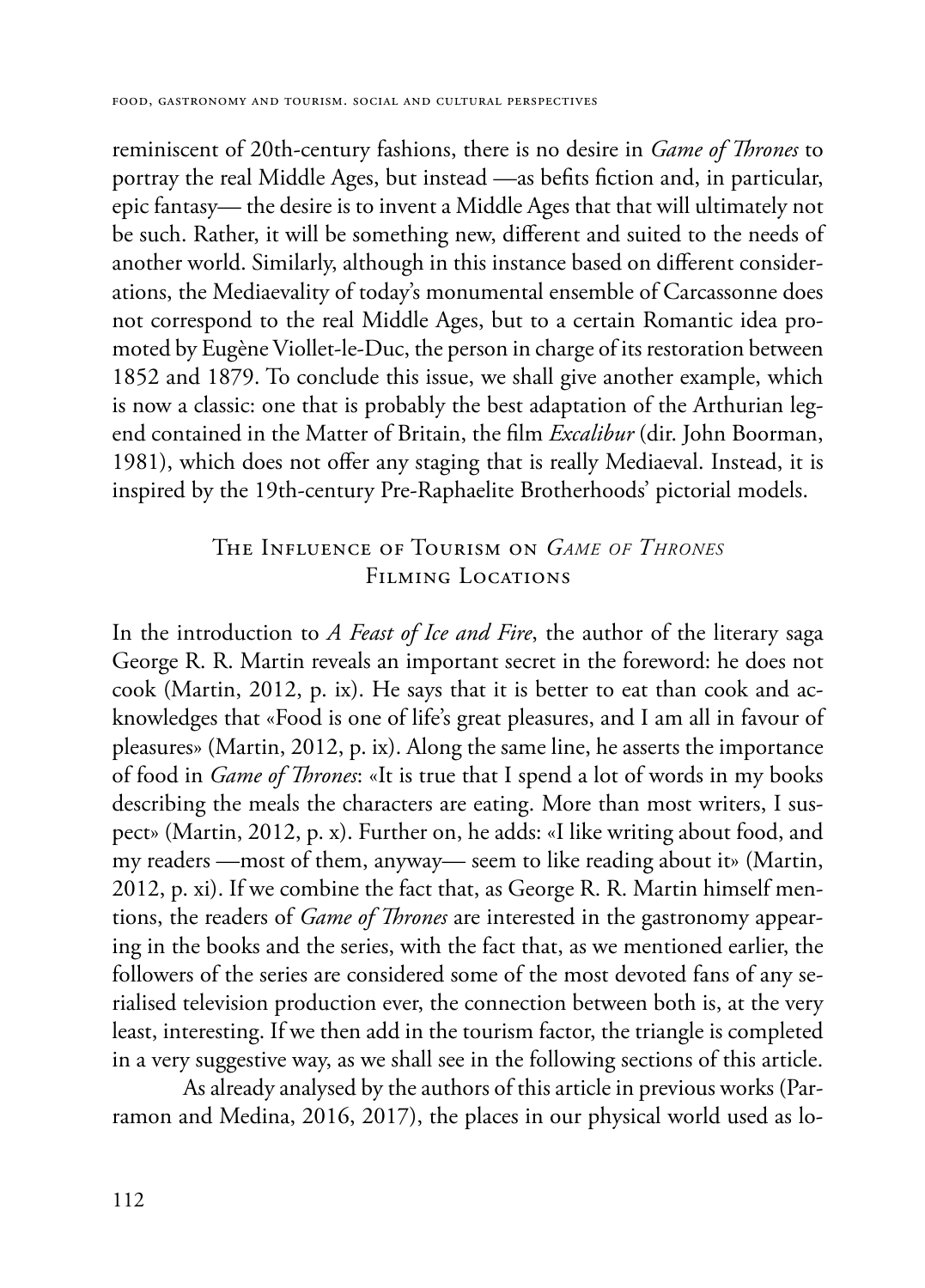cations to make the world imagined by George R. R. Martin and HBO come to life in *Game of Thrones* cannot fail to be affected by such filming. The very policy of selecting outdoor locations for the series consciously uses the media from the start, well before the arrival at the chosen territory of the camera crew, cast and modern-day travelling court that a contemporary television blockbuster needs. Thus, the tourism promotion potential that such selection represents a very considerable factor.16 While it is clearly difficult to objectively quantify the economic or cultural aspects of the tourism impact of *Game of Thrones* on the places it visits, it undeniably offers them global projection, which, on the face of it, is positive. This is the case for the city of Dubrovnik in Croatia, which, after being transformed into several corners of the Seven Kingdoms, has seen a significant rise in its tourism income. This is also the case for Spain, with specific enclaves in Seville, Osuna and San Juan de Gaztelugatxe; for the entire country of Iceland; and, of course, for the two cases that we shall focus on in the following sections: Girona and Northern Ireland.

On the one hand, Northern Ireland, where all the seasons of the series have been filmed and where the production company's studios are also located, can be considered one of the most important real enclaves of *Game of Thrones*. On the other hand, Girona is a location where filming has left a very important mark despite only being used in one of the seasons. This city was the object of analysis in our previous two studies, as referred to earlier.

## Gastronomic Experiences in Girona that are WORTHY OF THE HIGH NOBILITY

Having referred to the delicacies of the banquets of the Westeros nobility, the incorporation of *Game of Thrones* as a gastronomic experience into the city of Girona has been done by two highly renowned people, the «nobility of gastronomy» if you will: Jordi Roca, who, among other distinctions, holds the

<sup>&</sup>lt;sup>16</sup> So considerable that there are some places where filming has not occurred that actually use the imagined world of Westeros as an attraction. For example, Syria's Ministry of Tourism's video of the half-destroyed city of Aleppo set to the *Game of Thrones* soundtrack by the Iranian-German composer Ramin Djawadi. *Syrian Tourism*, 2016. Mentioned in the newscast *Telediario* (Televisión Española-tve1, October 6, 2016). See: https://www.youtube.com/watch?v=WuxRAztKOvs&app=desktop.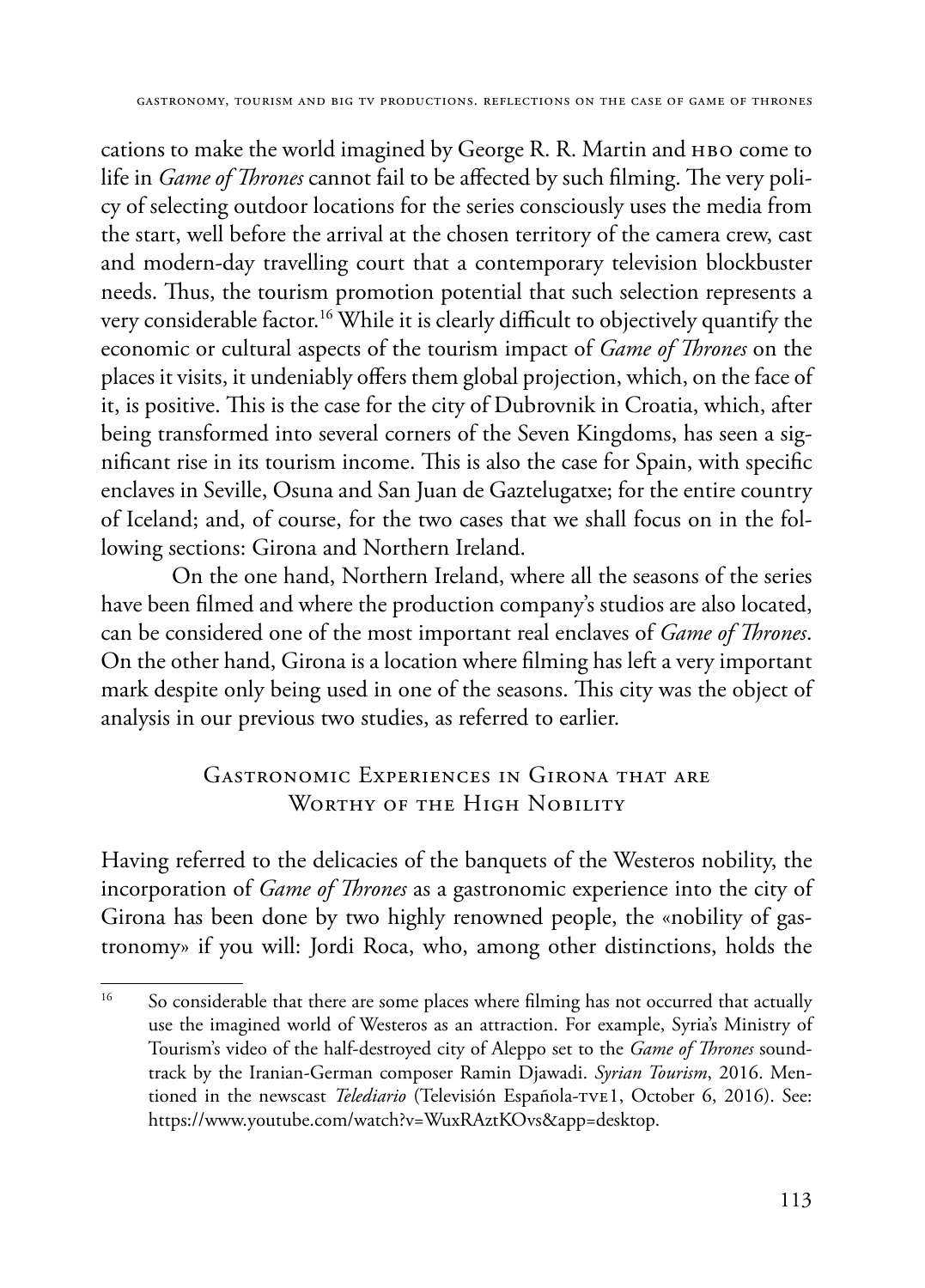2014 World's Best Pastry Chef title, and the award-winning bartender Mariona Vilanova. Their Westeros-related creations are the fruits of their artistry in high gastronomy and high cocktail making. While their proposals are first-rate offerings in their own right, they involve a consistent, documented approach to points of reference in the series. Moreover, their creations are managing to hold their ground over time as attractive products of undeniable quality, unlike other food and drink offerings inspired by *Game of Thrones* that, in most cases, did not make any contribution other than using names related to the Seven Kingdoms and, consequently, did not manage to become consolidated in the establishments offering them.

In his famous Girona-based ice-cream parlour called Rocambolesc, Jordi Roca —one of the three brothers behind the three-Michelin-starred El Celler de Can Roca that Restaurant Magazine considers to be the best restaurant in the world— offers a gastronomic experience that transports the consumer to the tumultuous world imagined by George R. R. Martinen. At Rocambolesc, he invites us to experience nothing less than a reproduction of the gold prosthetic hand of the character Jaime Lannister, nicknamed the Kingslayer, played by the Danish actor Nikolaj Coster-Waldau. A while ago, and with his characteristic sense of humour, Jordi Roca ventured into the productive union between film and gastronomy with his *Helado Oscuro* [*Dark Ice Cream*], a creation that imitates the helmet of Darth Vader, the villain in the film by George Lucas. The hugely popular Star Wars' expression «the dark side» is translated into Spanish as *el lado oscuro*. So, *Helado Oscuro* is a words play. After filming *Game of Thrones* in Girona, it was time for the metal hand of the attractive Kingslayer to take the stage, once again with an amusing word play. On the box of the golden lolly, the pastry chef says he comes from Can Roca Casterly, clearly alluding to Casterly Rock, the fictional ancestral seat of the powerful House Lannister. The choice of main ingredients for his ice cream also plays on the name of the saga, Song of Ice and Fire: despite it being a lolly, the blood orange and mango flavour is fiery (Parramon and Medina, 2016, p. 319).

Meanwhile, on the menu of her Girona-based Nykteri's Cocktail Bar, Mariona Vilanova has two cocktails inspired by *Game of Thrones*. Both are very striking, consciously teamed with the use of a hibiscus flower in their presentation and have fine-sounding names, as befits the staging of the series and even its ability to add made-up terms and expressions to our vocabulary. In chrono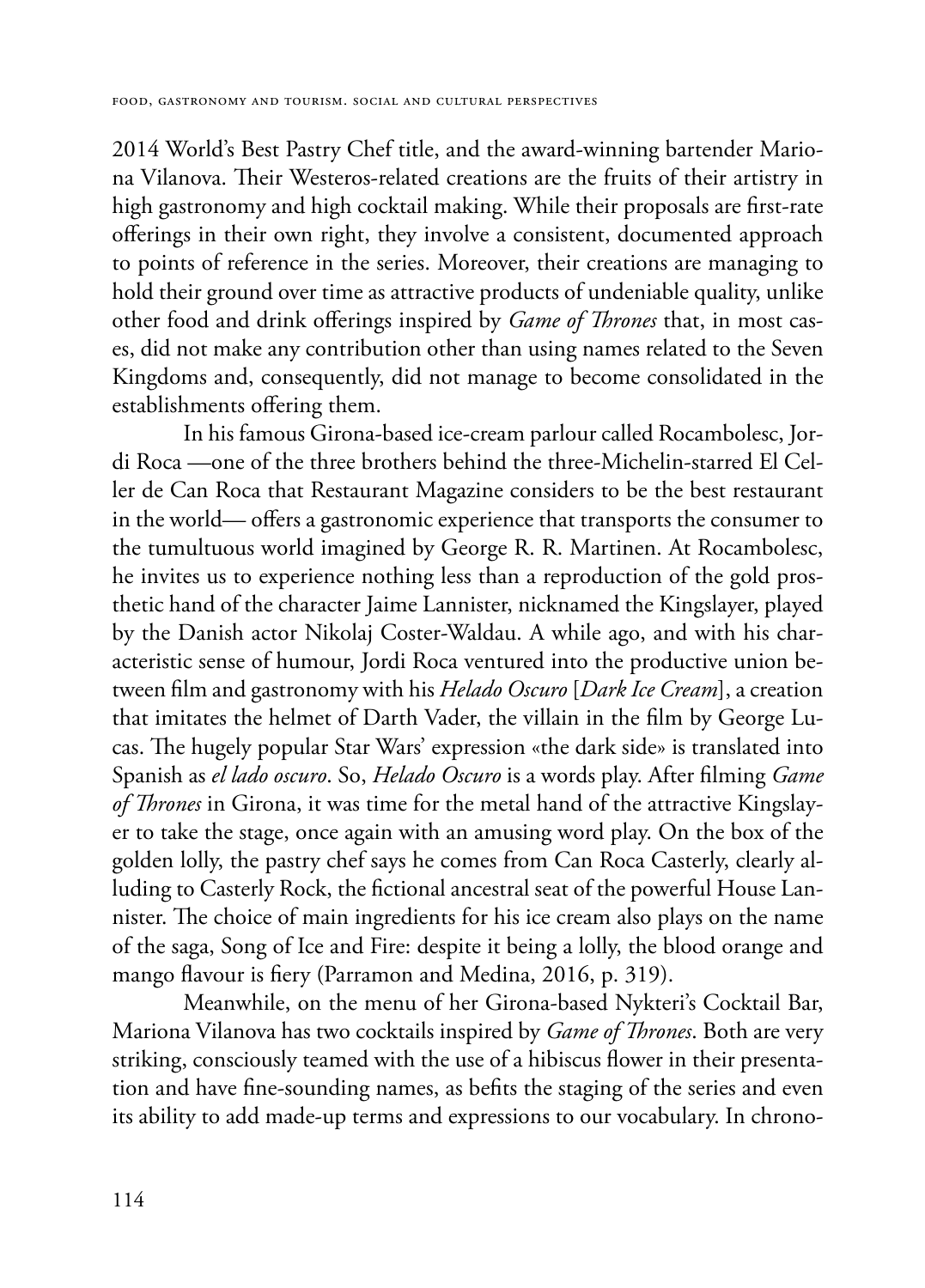logical order, the first cocktail that Nykteri's offered after Girona became linked to the filming of the series was the *Khaleesi;* a powerful cocktail, judging by the sound of its name, its spectacular look and by the quantity of nuances on the palate. Khaleesi is one of the numerous titles of power held by Daenerys Targaryen, one of the saga's most charismatic characters. The presentation refers directly to the three dragons of Daenerys: the orange-coloured golden berry alludes to the white and gold dragon Viserion; the intense-green colour of the cocktail itself to the green and bronze dragon Rhaegal; and the hibiscus flower to the black and red dragon Drogon. Finally, «its flavour and the intensity of its ingredients are like the very evolution of the character, a crescendo from sweet innocence to dangerous majesty» (Parramon, 2015).

While the shaken, refreshing *Khaleesi* is more spring-like, Nykteri's second cocktail associated with *Game of Thrones* refers directly to the series' most famous expressions and, consequently, is a spicy offering to warm the consumer up in the coldest winter months. Its name, if course, is «Winter is Coming». Mariona Vilanova tells us:

The name comes from a conversation I had with one of my customers while I was immersed in the creative process for autumn and winter cocktails, and someone said to me 'Winter is Coming', so I decided to use it because it sounded really good. I did several tests because it had to be something that reminded me of winter. The spices used in mulled wine at German Christmas markets are wintery for me, and now there's a big trend for hot, spicy flavours, I thought it would be right. Because the name came from *Game of Thrones*, it had to be something very powerful that was both visually appealing and highly contrasting. When you see something as red as the «Winter is Coming» cocktail, you imagine that it's going to be sweet and sickly, but it isn't. Just like in the series, in this cocktail nothing's quite what it seems. Passion red, a bestial colour that refers to the bloodthirstiness of the saga, the cocktail contains sloes, the spiced drink I mentioned, vodka —the spirit that is traditionally drunk to beat the cold— and apple cider from Girona, because a link with the city was needed. Since fog is quite common in Girona in winter, we looked for a white recipient to put dry ice in to create the effect of winter fog when serving the cocktail in sharp contrast to the powerful red of the cocktail itself. 17

<sup>&</sup>lt;sup>17</sup> Interview conducted by the authors of this article in Girona on 27 January 2018.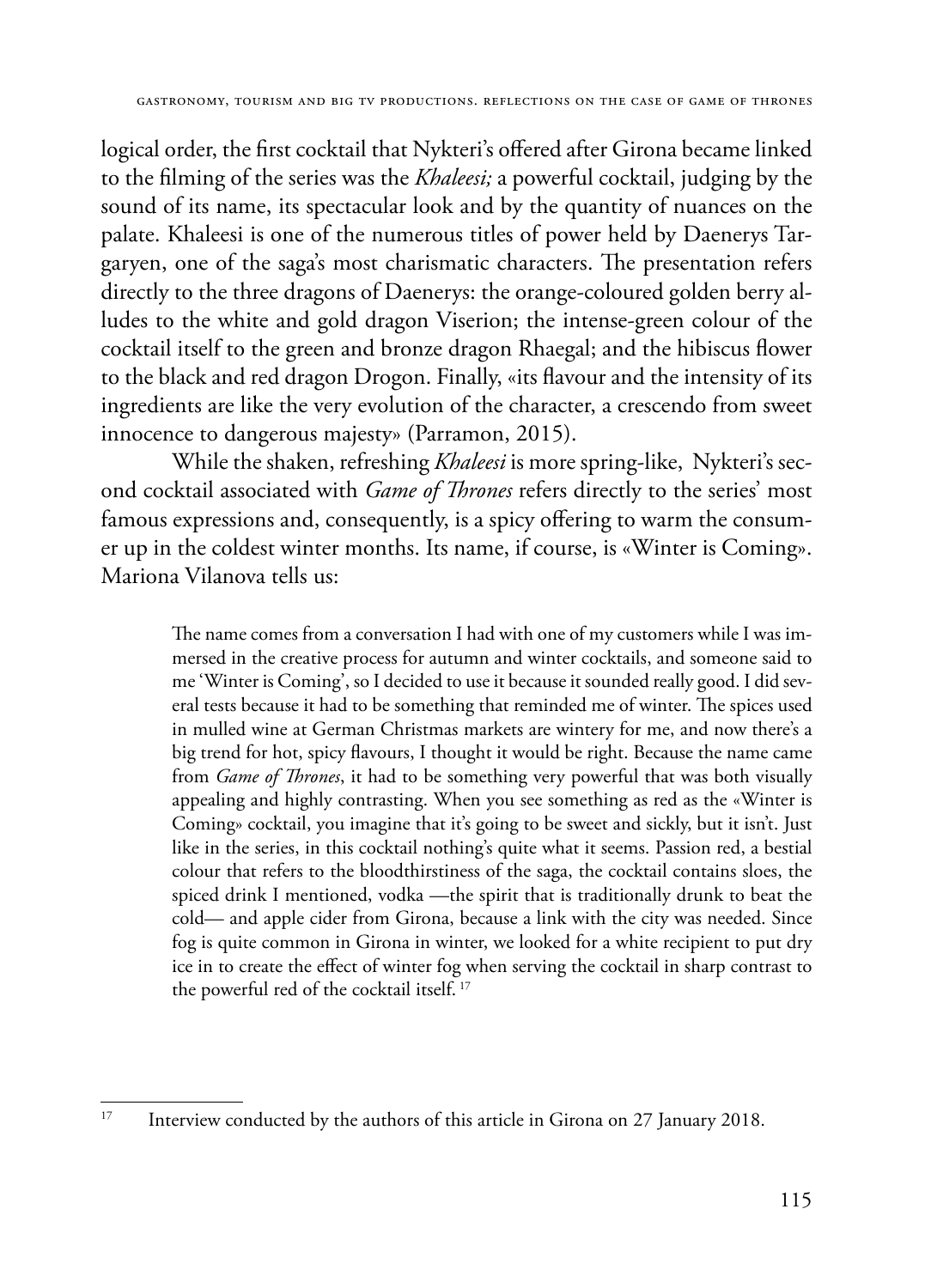Since late 2005, when it was known that the *Game of Thrones* court would arrive in Girona to turn a number of the heritage elements of this city in the north of Catalonia into various Westeros sets, its use as a filming location has had different impacts on tourism promotion, but there is no question that, alongside guided tours, the gastronomic experience has been particularly successful and long-lasting. As we pointed out earlier, in real places linked to fictional worlds, tourism elements as typical as souvenirs —things you buy or keep to remind you of a holiday, place or event— merge with merchandise goods that are sold or distributed as publicity that are linked to something such as a film, a series or, to a lesser extent, a book (Parramon and Medina, 2016, p. 317). Similarly, enterprises and entrepreneurs bank strongly on offerings of an experiential nature (Parramon and Medina, 2016, p. 320). In this respect, highquality gastronomy is an experience that, as demonstrated by the cases of Jordi Roca and Mariona Vilanova, is highly capable of turning imagined worlds into tourism nodes; in tourism speak, a «node» is a place of interest, a point that, for one reason or another, triggers curiosity and encourages people to visit it and see it from a particular angle.

## Northern Ireland, the gastronomy of Winterfell and Opting for *Game of Thrones* as a Major Tourism Resource

Alongside Dubrovnik in Croatia, Northern Ireland is perhaps the filming location that has managed to establish the closest link between its tourism brand and the popular series, and has even reached an agreement with HBO to use the logos and images of the series in its tourism promotion activities. As noted by Redondo (2016):

> The magnitude of *Games of Thrones* has undeniably exceeded all expectations. It has become a global phenomenon in many areas. One of those areas is tourism, which has turned out to be a mother lode that no-one could have predicted. Those countries that have been lucky enough to offer up some of the locations appearing in the series have attracted a new audience, one that is very keen to visit the film sets where the intrigues of the Stark, Lannister, Targaryen, Greyjoy, Baratheon, Bolton and company play out. Indeed, one of the basic pillars of the *Game of Thrones* saga is the selection of locations where the blockbuster is filmed. In a very prominent position is Northern Ireland, where Titanic Studios (one of Europe's leading studios) is located. Some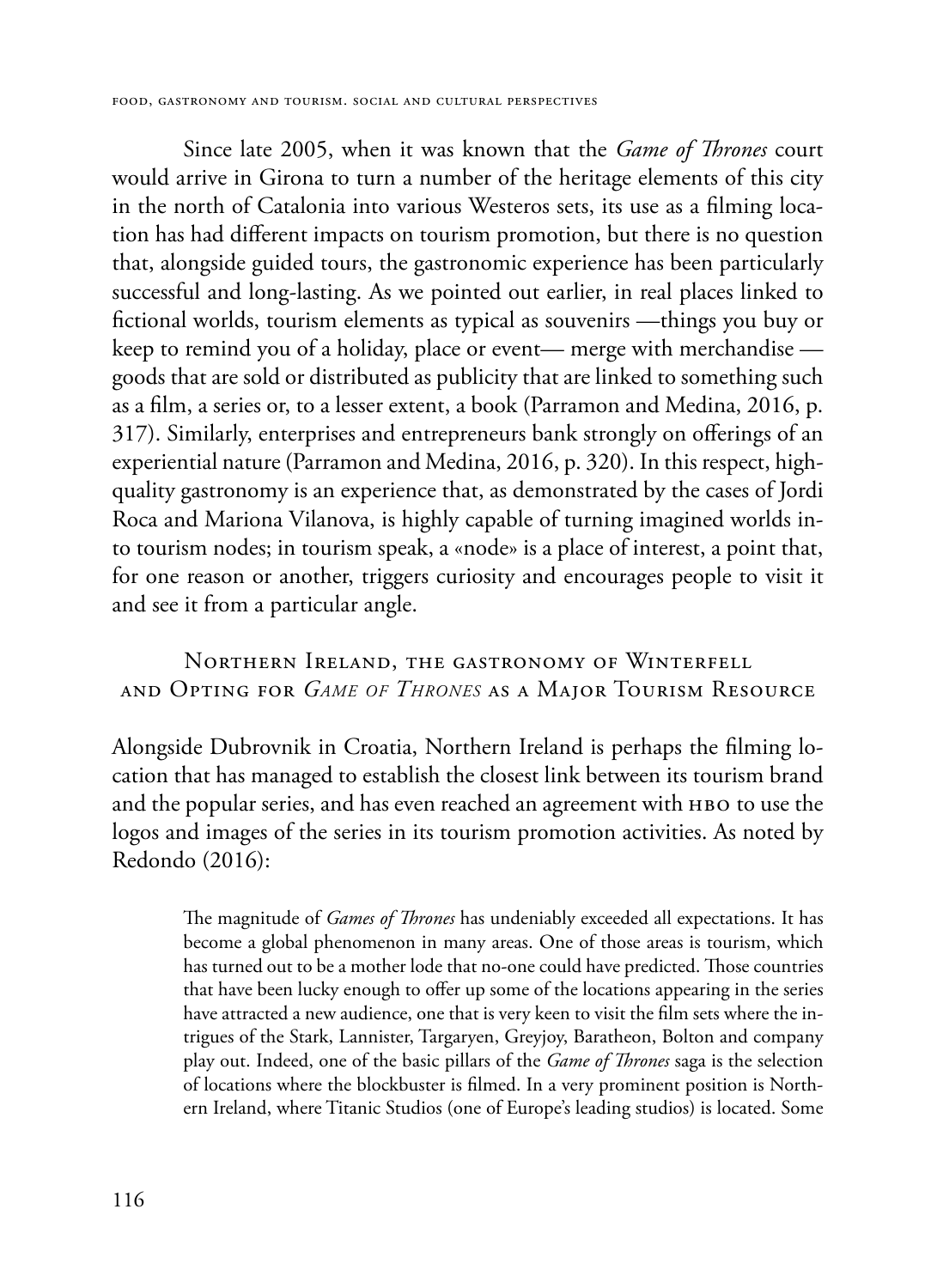of the landscapes and monuments of that territory have been used as film sets on numerous occasions, especially in the first three seasons of the series. […] The *Games of Thrones* route in Northern Ireland has become a great excuse for enjoying the beautiful collage of ruined castles and abbeys, the dizziness of looking down over sharp cliffs like swords made from Valyrian steel, the volcanic basalt causeways made for the giants to walk on, fairy-tale forests and, in short, some of the most photogenic landscapes in Europe, following in the wake of one of the best television series of all time.

In fact, there are about 20 series' locations in Northern Ireland. Its landscapes, castles, villages, caves, etc. have been used to create Winterfell, Castle Black Quarry at Magheramorne, Dragonstone island at Downhill Strand, the Iron Islands and the Westeros forests at Tollymore Forest, among quite a few others. However, one important fact that we cannot ignore under any circumstances is that Belfast, Northern Ireland's capital, is where the famous Titanic Studios are located, the headquarters of the series' filming, where the interiors and even some of the exteriors are created.

Northern Ireland has created whole series of routes around the region in search of the places where the series was filmed, recreating events that were filmed there and also linking those territories to the world imagined by George R. R. Martin and HBO's scriptwriters. Such routes are promoted on the official tourism websites of Northern Ireland and jointly on those of Ireland in general (see www.ireland.com), and some inbound tourism firms are already offering specific products related to the series. Of particular note is *Game of Thrones* Tours, with head offices in Belfast, which offers tours around the series' locations in Northern Ireland, from Belfast, Derry, Dublin and Tollymore. The tours offered are give the following names: «Iron Islands and Giant's Causeway Adventure», «Winterfell Locations Trek» and «Tollymore Forest Trek».

All this tourism linkage has also led, as it has done on the case Girona that we commented on earlier, to the creation of a whole series of merchandise and souvenir products that exploit the imagined world of the series that is associated with the territory: T-shirts, keyrings, mugs… and even the odd cloak, helmet or sword. However, the most interesting thing to point out here is the creation of specific gastronomic products linked to the series, which take advantage not only of the link between them and the filming locations, but also other accessory but equally as interesting aspects that we shall analyse below,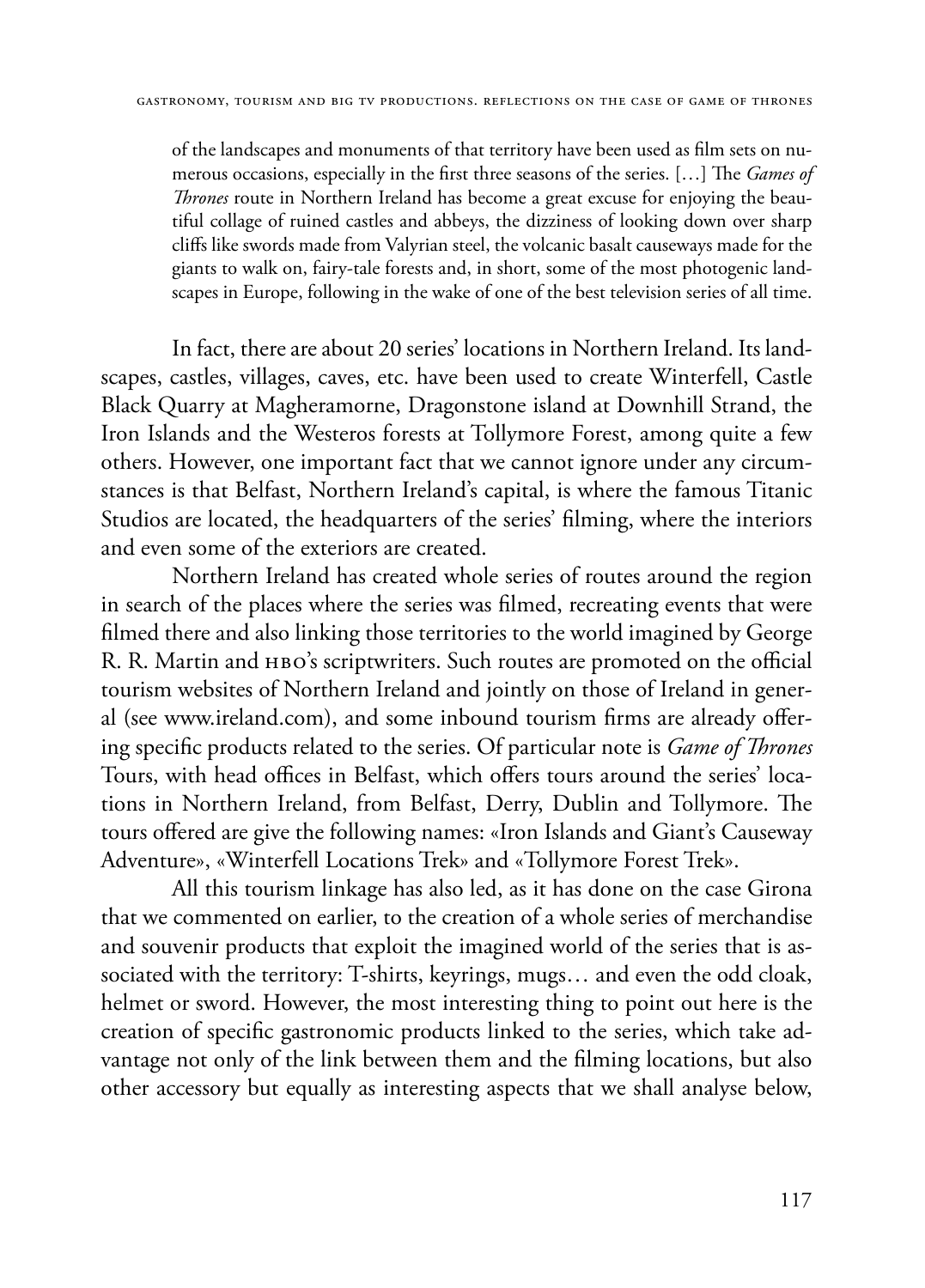mainly through the specific case of The Cuan Guesthouse in the Northern Irish village of Strangford.

### The King's Banquet at Winterfell

The small, quiet village of Strangford in County Down is on the north-eastern coat of Northern Ireland, facing —or more or less in the line of sight of— the relatively close Isle of Man. It has around 500 inhabitants according to the latest Census, a figure that increases considerably in the summer period.

The village is set within a landscape that allows a variety of sports and physical activities to be done in nature, from walks to cycling routes and even sailing or canoeing tours. One of its trump cards is that it is strategically located a few kilometres from and has easy access to the region's various sights and monuments, such as the frequent ferry to neighbouring Portaferry, places like Downpatrick and the Interpretation Centre of Saint Patrick (the Patron Saint of Ireland), the Giant's Causeway (a unesco World Heritage Site), etc. Castle Ward (16th-18th centuries) and Audley's Castle (16th century) are especially well-known nowadays because, in the *Game of Thrones* series, they were the family residences of House Stark, the rulers of Winterfell.

Using CGI, Castle Ward and its stables, as well as its adjacent towers and buildings, become the main courtyard of Winterfell Castle. As a result, it has become a must-see location on the *Game of Thrones* routes. High numbers of tourists visit the stables, Castle Ward and Audley's tower, which is also part of the ensemble owned by the National Trust, a conservation organisation serving England, Wales and Northern Ireland.

The proximity of this monumental ensemble combined with relatively easy access led the small village of Strangford and —located in it— The Cuan Guesthouse to be chosen as the team's residence while filming the first season. Given the remarkable success of *Game of Thrones*, this small, welcoming establishment decided to base one of its main lines of international promotion on the series by offering a stay in one of the very rooms that the stars of series had stayed in. Thus:

«Why not choose from one of our Winterfell bedrooms where the following cast members stayed?»: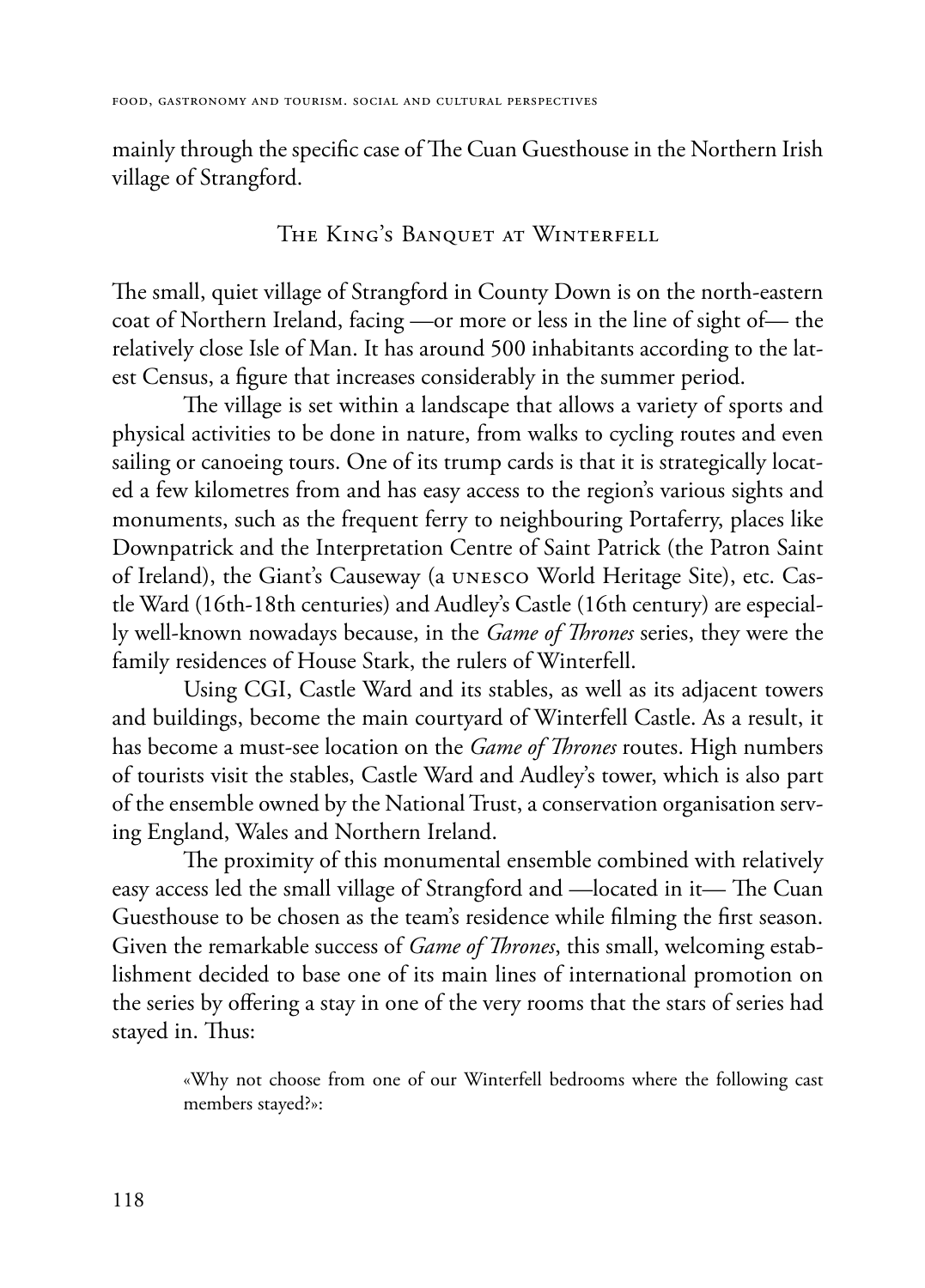Room 1 - Jon Snow - Kit Harington Room 2 - Arya Stark - Maisie Williams Room 3 - Ned Stark - Sean Bean Room 4 - Night Porter Room 5 - Queen Cersei (Lannister) - Lena Heady Room 6 - Catelyn Stark - Michelle Fairley Room 7 - King Robert Baratheon - Mark Addy Room 8 - Bran Stark - Isaac Hempstead Wright Room 9 - Joffrey Baratheon - Jack Gleeson

For the unconditional fans of the series, being able to use the very rooms that the series' cast members had stayed in adds a mythomaniac element to the stay, which serves as a veritable attraction that deserves to be taken into account. However, what we are most interested in highlighting here about The Cuan's strategy is the creation and promotion in its restaurant of what it has called the «King's Banquet at Winterfell», an original, well-narrated menu based on George R. R. Martin's books, which brings to life some of the passages from those books in dishes that recreate a Mediaeval look seasoned with the literary creation about House Stark.

Firstly, visitors who choose this menu will find themselves sitting down to not only a thematic dinner —or lunch, on request— that recreates a banquet at Winterfell, but also a thematic breakfast, «Breakfast at Winterfell», based an a passage from the first book of the saga, A *Game of Thrones*, and reproduced on the guesthouse's website: «There was much more than Catelyn asked for: Hot bread, butter and honey and blackberry preserves, a rasher of bacon and a soft boiled egg, a wedge of cheese, a pot of mint tea. And with it came Maester Luwin.» And that list of foodstuffs, together with optional coffee, is precisely what The Cuan's «Breakfast at Winterfell» offers.

We have reproduced below the literarily narrated menu for the «King's Banquet at Winterfell»:

> «After all had been seated, toasts were made, thanks were given and returned, and then the feasting began.» *Game of Thrones*, *Ice and Fire* by George R. R. Martin

> «The Great Hall of Winterfell was hazy with smoke and heavy with the smell of roasted meat and fresh-baked bread»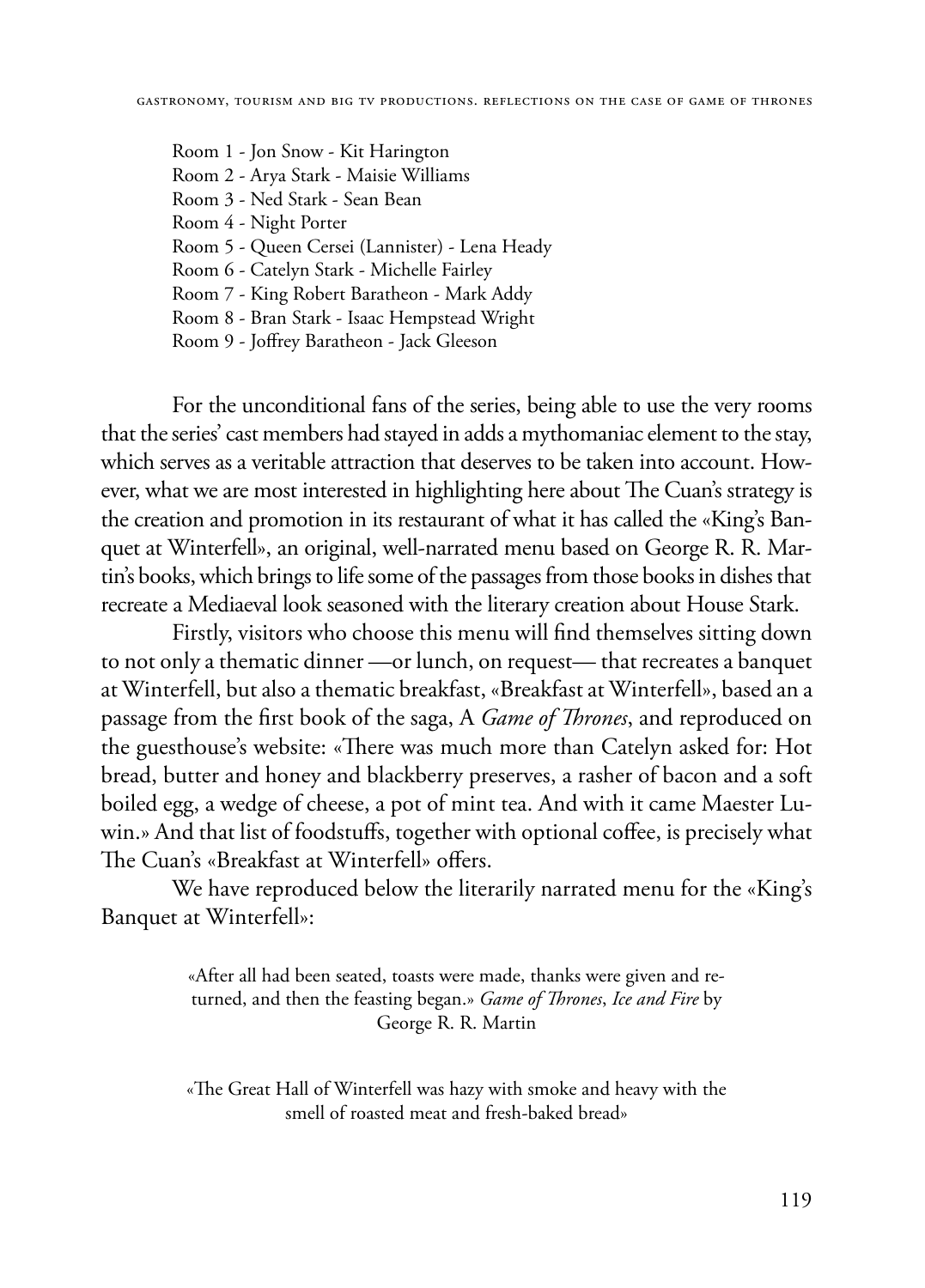«They ate oaten porridge in the morning and Pease porridge in the afternoon.» Crusty White Bread with Medieval Pease Porridge

> «Guests gorged on cod cakes and winter squash.» Cod Cakes on a bed of Buttery Winter Squash

«'Hungry again?' he asked. There was still half a honeyed chicken in the centre of the table. Jon reached out to tear off a leg, then had a better idea. He knifed the bird whole and let the carcass slide to the floor between his legs. Ghost ripped into it in savage silence.» Honeyed Roasted Chicken with Roasted Onions in Gravy

«Ben Stark laughed. —As I feared. Ah well. I believe I was younger than you the first time I got truly and sincerely drunk—. He snagged a roasted onion, dripping brown with gravy, from a nearby trencher and bit into it. It crunched.»

«Such food Bran had never seen… venison pies chunky with carrots, bacon and mushrooms…» Venison Pie

«… and afterwards bowls of iced blueberries and sweet cream.» «[Sansa] drank a glass of buttermilk and nibbled at some sweet biscuit as she waited, to settle her stomach.» Iced Blueberries in Sweet Cream with Sweet Biscuits

The banquet setting is rounded off, firstly, by tableware that tries to reproduce Mediaeval-inspired motifs linked to the series, including crockery that was specifically commissioned and acquired for this menu; secondly, by clothing and accessories —the House Stark banner, fur-edged cloaks, swords, etc.— that recreate the Winterfell atmosphere; and, thirdly, though no less important, by gastronomic and aesthetic details that are full of symbolism and even visual impact, such as the portions of butter made in specific moulds that reproduce the wolf motif appearing on the House Stark banner.

In 2016, the reporter Josh Barrie published an online report<sup>18</sup> recounting his own experience as a diner at The Cuan's Winterfell banquet:

<sup>18</sup> https://munchies.vice.com/en\_us/article/nzkdvx/i-went-to-winterfell-to-eat-a-game-ofthrones-banquet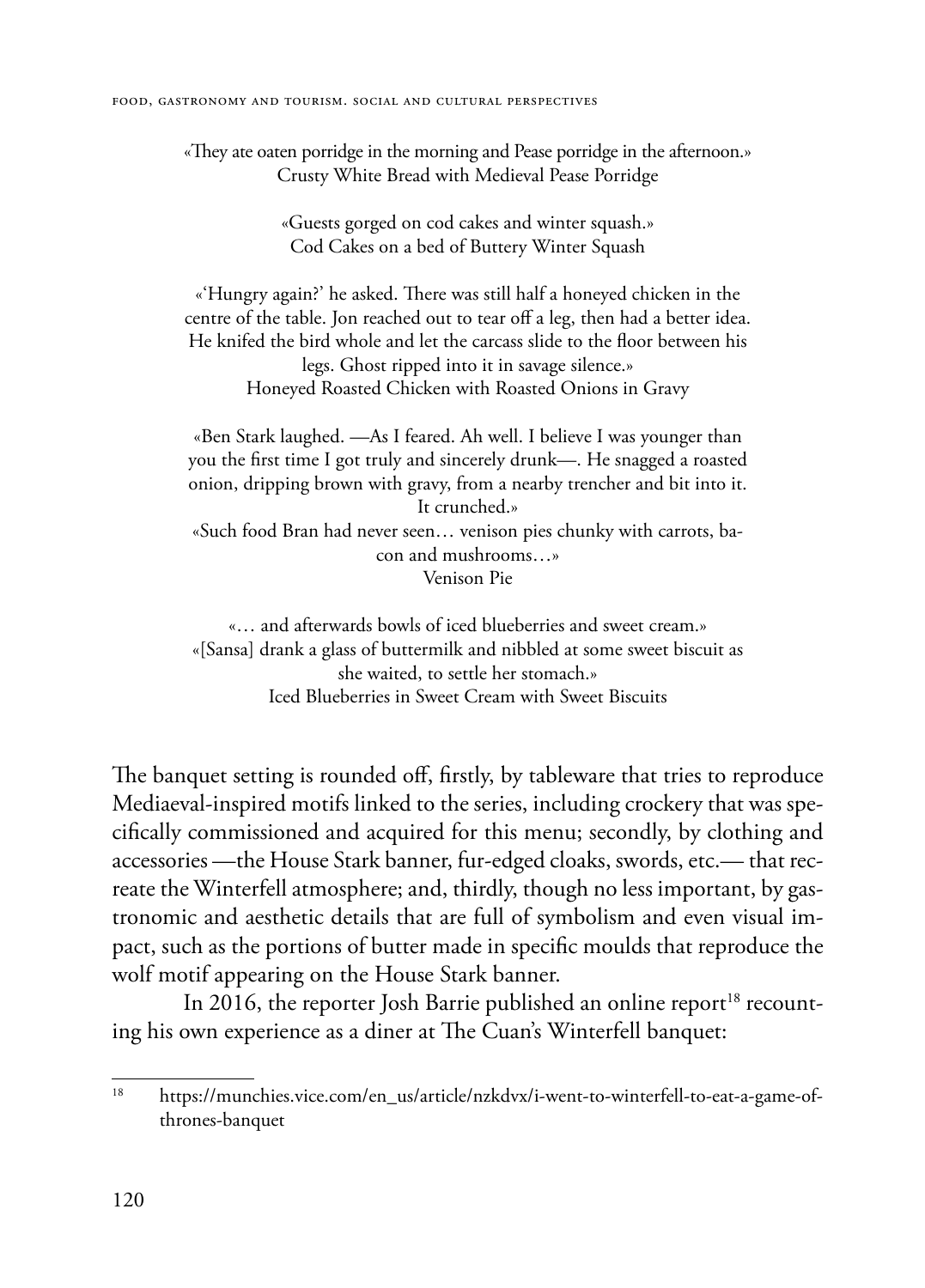I'm seated alone at a table in a small guest house in County Down, Northern Ireland, about to embark on a '*Game of Thrones* Winterfell Banquet'. Despite it being lunchtime on a bright summer's afternoon, hessian wall hangings stretch from ceiling to floor and there are candles alight in the corner. Chunky, green crockery is arranged in front of me and at the centre of my table sits a wedge of butter in the shape of a dire wolf. In this small pub, I've stumbled into a medieval fantasy.

Besides the above-mentioned thematic menu and breakfast, the guesthouse also organises events and dinners linked to the series like, for example, the «*Game of Thrones* Murder Mystery Night» 19: «From 'Game of what…?' to a banquet in Winterfell: Nobody could have predicted something of this magnitude».<sup>20</sup>

Using the world associated with the *Game of Thrones* series seems to have been a major tourist attraction for both The Cuan, as the establishment involved the most, and the small village of Strangford, which now has more inbound tourism then ever. A local source told us that it was impossible to say how many people, but there were certainly a lot more. In the village's small newsagent's, among the newspapers, magazines and snacks, it is possible to find T-shirts bearing the faces or phrases of some of the main characters of the series, as well as a variety of series-related souvenirs.

In an interview by Josh Barrie in 2016, the owner of The Cuan made several observations:

'We've been here for 25 years', says Caroline McErlean, owner of the guest house along with husband Peter —both of whom greet me dressed in cloaks worn by extras on the show. 'Before, we were doing OK, ticking along. Now, business really is fantastic. The show has changed things here immeasurably. When the first season began, we were asking, 'Game of what?' Now, it's massive. Nobody could have predicted something of this magnitude.<sup>21</sup>

 $19$  http://www.thecuan.com/2016/01/game-of-thrones-murder-mystery-night/<br> $19$  http://www.thecuan.com/an up/antialp/paladar/i wont to vinterfall to est.

<sup>20</sup> https://munchies.vice.com/en\_us/article/nzkdvx/i-went-to-winterfell-to-eat-a-game-ofthrones-banquet

<sup>21</sup> https://munchies.vice.com/en\_us/article/nzkdvx/i-went-to-winterfell-to-eat-a-game-ofthrones-banquet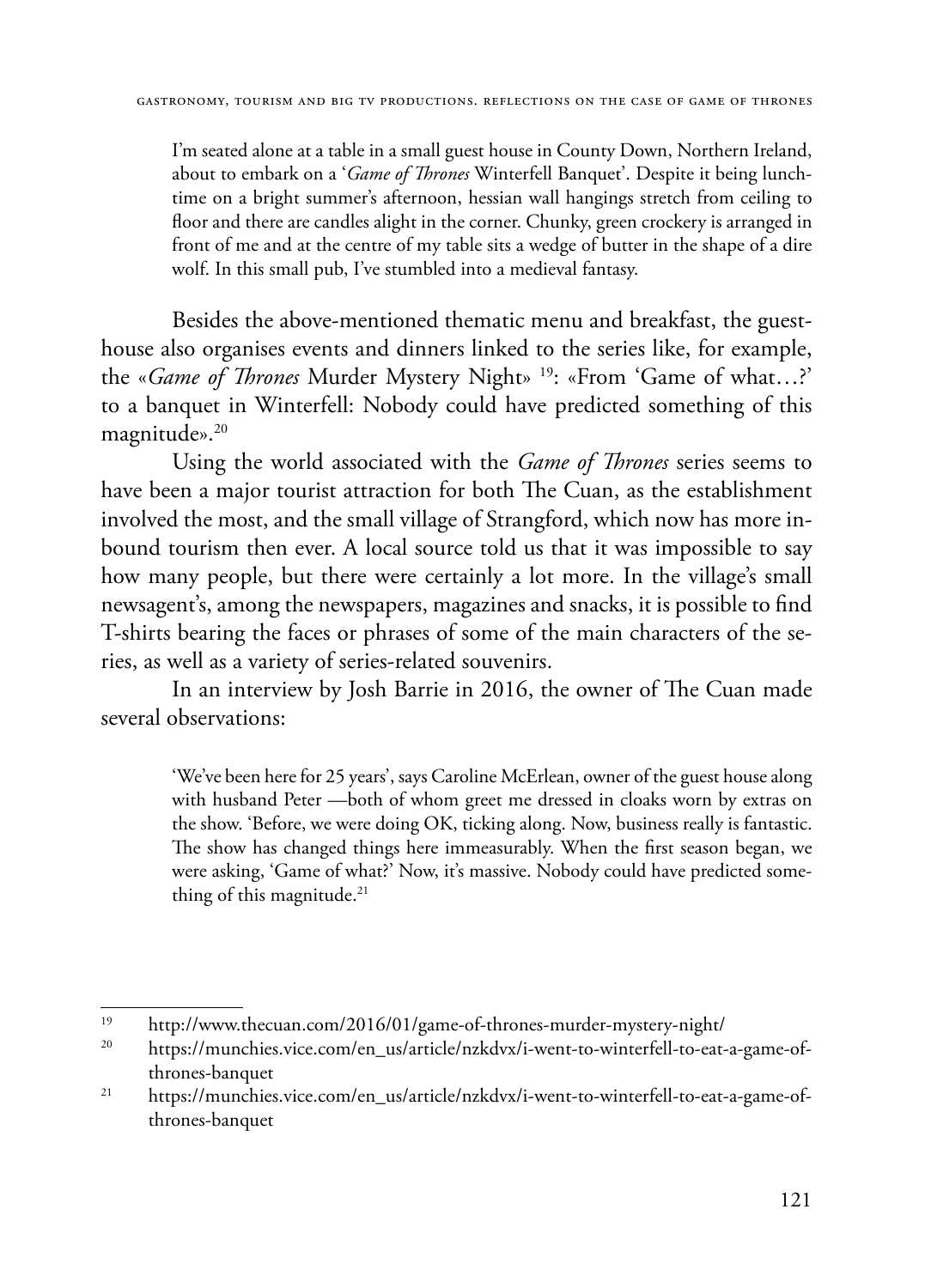During our stay at The Cuan, the owner confirmed the success of the business, and the increase in the number of tourists seeking the *Game of Thrones* atmosphere and gastronomy:

> For people it's an attraction  $(...)$ . We've really noticed it, both in the number of people who want to stay in the room of one character or another and in the Winterfell banquet. People stay to have dinner and sleep, and they have breakfast in the restaurant. (…) *Game of Thrones* attracts people, and that's very good!

#### **CONCLUSIONS**

As we found in one of our articles preceding this study (Parramon and Medina, 2017), film or television shoots have increased tourism interest in certain destinations in recent years. Certain elements, such as adding value or tourism interest to certain places and landscapes; the assumption, by local populations, of the imagined world of the series as part of their own local —and exportable— imagined world; and the creation of tourism routes based on *Game of Thrones* as part of an awareness of the value of things imaginary to the construction of a tourism node. All these aspects have transformed, in some way or other, the relationship between those territories that have been film sets for the series and their visitors and inhabitants.

From the data available on the tourism and economic impact of filming Games of Thrones in places as different and distant as Northern Ireland, Girona, Dubrovnik, Malta, Iceland and Andalusia, three main aspects can be deduced. First, and as we pointed out in our previous work (Parramon and Medina, 2017), there is an undeniable economic impact. The second relevant aspect is found in the realisation that, on every occasion, filming in a location and that location's subsequent appearance in the series triggers diverse tourism activities and exploitations that are lasting. How long they last in the different locations nevertheless depends on the relationship between the series and the territory. For example, the case of Northern Ireland —with the huge number of outdoor shoots and the headquarters of some very important studios— is not the same as that of Girona, where only one of the seasons of the series was filmed. However, and delving deeper into this issue, the third interesting aspect is the realisation that every place that *Game of Thrones* has visited has, in some way or oth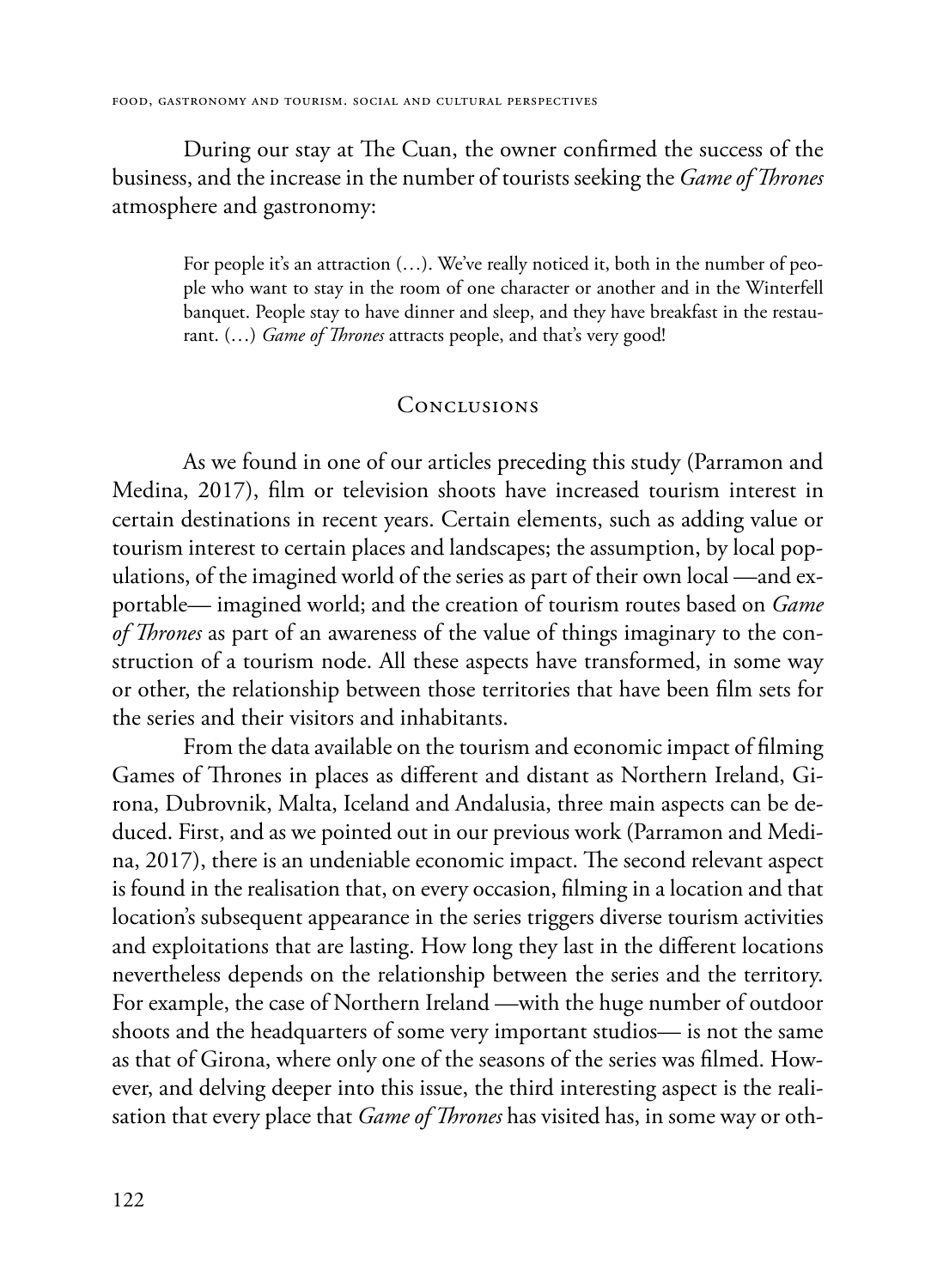er, managed to find a commercial and cultural strategy in the link between its own iconography and that of the pseudomythical imagined world of Westeros.

Against the backdrop presented above, it should be noted that, on the one hand, the locations where *Game of Thrones* was filmed have seen another level of products added to their usual range of souvenirs, one that is closely connected with the idea of merchandising and whose objective is to render the experience of something made up, which only exists in the plot of the series, real and long-lasting. On the other hand, gastronomy has gradually positioned itself and gained strength as a tourism promotion strategy by bringing its food elements into the mix. In some cases, they are heritage elements in their own right, with imagined worlds that go beyond the established order and cross over into territories of fiction connected with the series and the books that gave life to it.

The *Game of Thrones* phenomenon has exceeded expectation and crossed borders. Visitors seek experiences that transport them in time and place, that make them part of their favourite fictional scenes, that make them feel different, even if only for a while. Experiences that they can enjoy that, in short, give them something to remember.

Despite the fact that main motive for travelling in the cases studied — Girona and particularly Northern Ireland— was to visit and become immersed in the locations where *Game of Thrones* was created, we find that gastronomy has also become an effective attraction that helps to make that a real, pleasant experience. When The Cuan Guesthouse decided not only to create certain dishes inspired by the books and the series, but also to recreate an environment, a dinner service, and to provide the diners with clothing suited to the occasion, etc., we can see that what people are really seeking is the fullest possible experience. And this has produced excellent results, as the Girona-based bartender Mariona Vilanova acknowledges:

> Everything around *Game of Thrones* attracts people. I get clients who tell me 'I've heard you make *Game of Thrones* cocktails, and I've come across tour guides passing in front of the bar who recommend their clients go in and have some *Game of Thrones* cocktails*.* The two cocktails have been very successful because there are a lot of fans of the series'.22

<sup>&</sup>lt;sup>22</sup> Interview conducted by the authors of this article in Girona on 27 January 2018.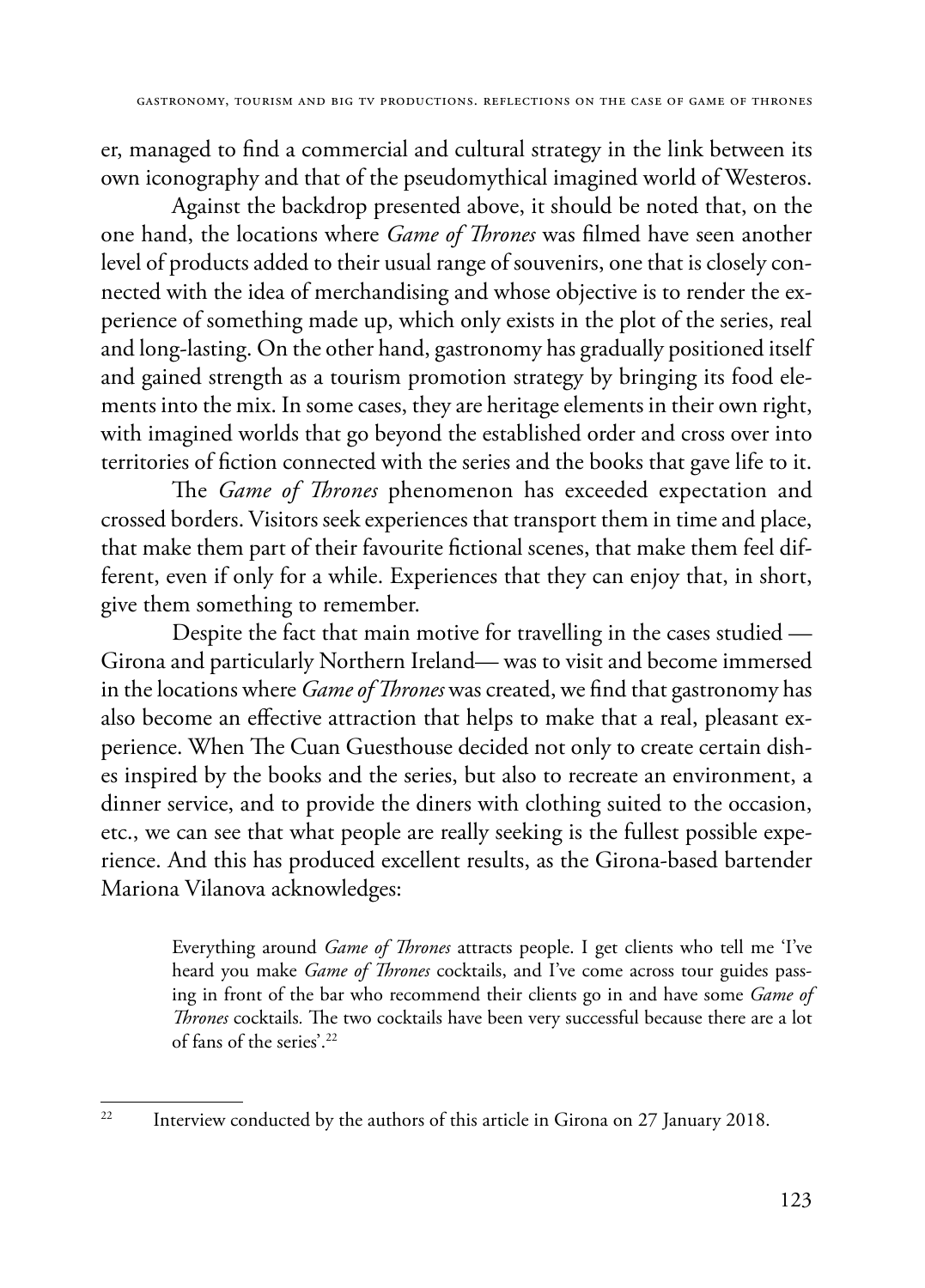Or, as the owner of the Strangford establishment said in our interview: 'Nobody could have predicted something of this magnitude'.

#### **REFERENCES**

- Alcalde, J. (1994). Del triclinium al restaurante de lujo: Historia de los buenos modales en la mesa. *Muy Especial*. 16: 24-29.
- Bagnasco, Orazio (1999). *El Banquete*. Barcelona: Círculo de Lectores.
- Briedenhann, Jenny and Eugenia Wickens (2004). Tourism routes as a tool for the economic development of rural areas: vibrant hope or impossible dream? *Tourism Management*. 25(1): 71-79.
- Cohnen, M. (1991). Cómo se lo montaban los nobles: La vida cotidiana del señor feudal. *Muy Especial*. 5: 66-71.
- De la Torre, Toni (2015). Gracias por creer en dragones. *El Huffington Post*. Retrieved from http://www.huffingtonpost.es/toni-de-la-torre/gracias-por-creeren-drag\_b\_8168540.html
- Martin, George R. R. (2012). Introduction. In Chelsea Monroe-Cassel and Sariann Lehrer, *A Feast of Ice and Fire*. New York: Bentam Books.
- Monroe-Cassel, C., and Lehrer, S. (2012). *A Feast of Ice and Fire*. New York, Bentam Books.
- Parramon, Pere (2015). 'Juego de tronos' en Girona: la maquinaria de Poniente. *El Huffington Post*. Retrieved from http://www.huffingtonpost.es/pere-parramon/ juego-de-tronos-en-girona\_b\_8244792.html
- Parramon, Pere, and Medina, F. Xavier (2016). Turismo, grandes producciones y posicionamientos urbanos: El rodaje de *Juego de Tronos* en Girona. *International Journal of Scientific Management and Tourism*. 2(2): 315-328.
- —— (2017). ¿Son las grandes producciones televisivas un atractivo turístico de base cultural? Percepciones en relación con el caso de *Juego de Tronos* en Girona. *International Journal of Scientific Management and Tourism*. 3(3), 403-420.
- Pastoreau, Michel (1994). *La vida cotidiana de los caballeros de la Tabla Redonda.* Madrid: Ediciones Temas de Hoy.
- Redondo, Jose Miguel (June 27, 2016). *La ruta de juego de tronos en Irlanda del Norte*. Retrieved from [https://www.elrincondesele.com/ruta-escenarios-juego-de-tro](https://www.elrincondesele.com/ruta-escenarios-juego-de-tronos-irlanda-del-norte/)[nos-irlanda-del-norte/](https://www.elrincondesele.com/ruta-escenarios-juego-de-tronos-irlanda-del-norte/).